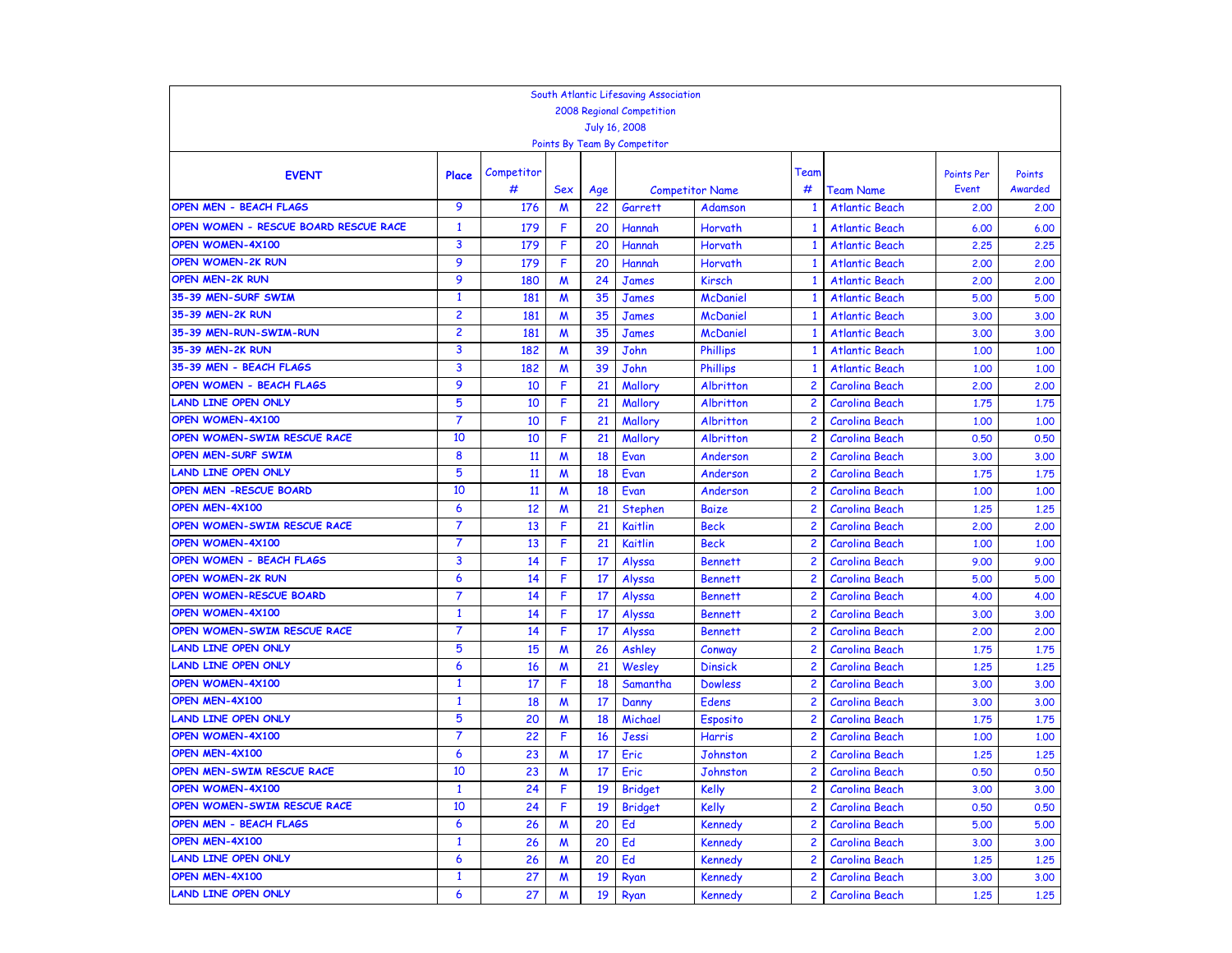|                              |       |            |            |               | South Atlantic Lifesaving Association |                 |      |                  |            |         |
|------------------------------|-------|------------|------------|---------------|---------------------------------------|-----------------|------|------------------|------------|---------|
|                              |       |            |            |               | 2008 Regional Competition             |                 |      |                  |            |         |
|                              |       |            |            | July 16, 2008 |                                       |                 |      |                  |            |         |
| Points By Team By Competitor |       |            |            |               |                                       |                 |      |                  |            |         |
| <b>EVENT</b>                 | Place | Competitor |            |               |                                       |                 | Team |                  | Points Per | Points  |
|                              |       | #          | <b>Sex</b> | Age           | <b>Competitor Name</b>                |                 | #    | <b>Team Name</b> | Event      | Awarded |
| <b>OPEN WOMEN-4X100</b>      |       | 30         |            | 17            | Erin                                  | <b>McDaniel</b> |      | 2 Carolina Beach | 3.00       | 3.00    |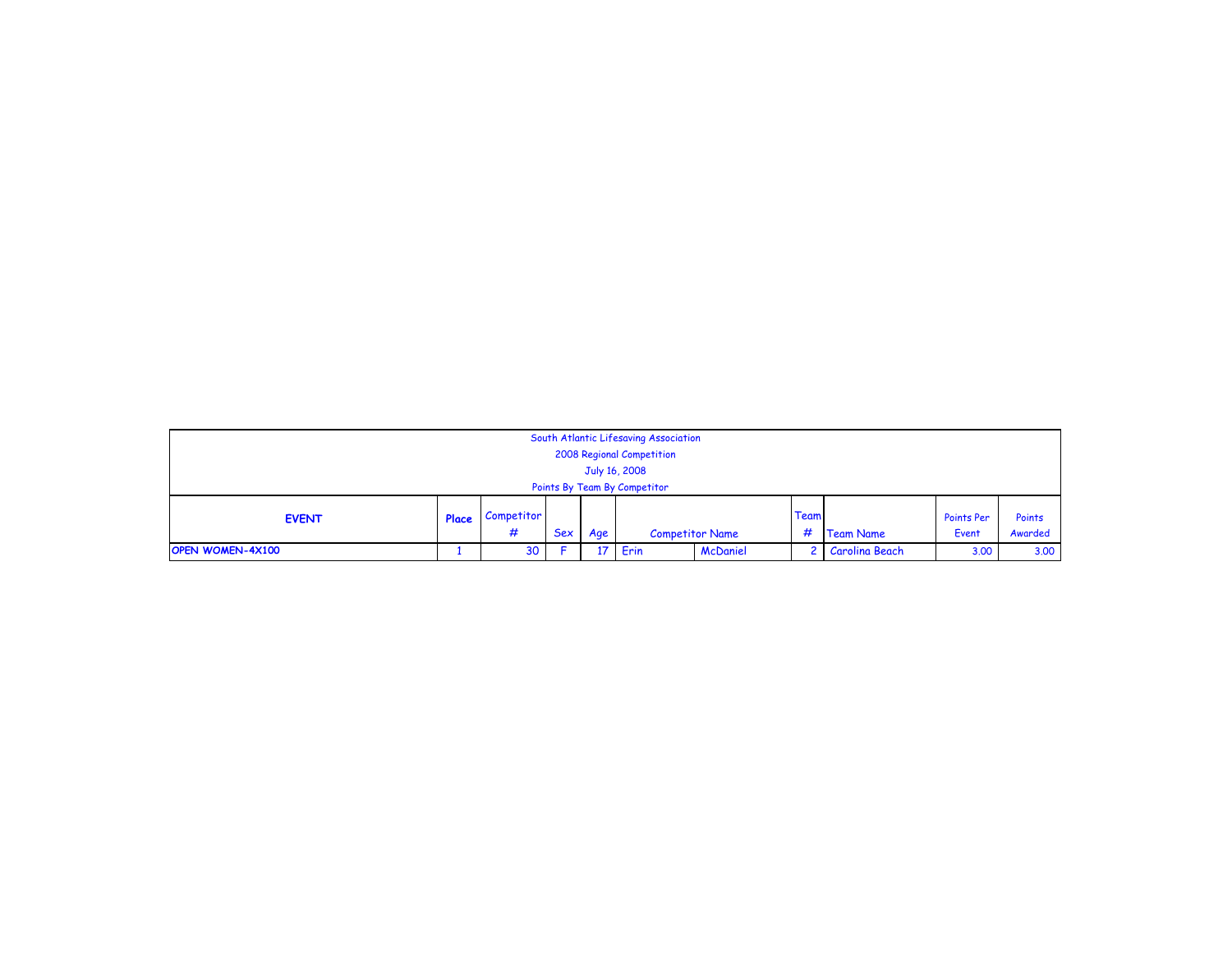|                                       |                     |            |                  |     | South Atlantic Lifesaving Association |                        |                |                          |                   |         |
|---------------------------------------|---------------------|------------|------------------|-----|---------------------------------------|------------------------|----------------|--------------------------|-------------------|---------|
|                                       |                     |            |                  |     | <b>2008 Regional Competition</b>      |                        |                |                          |                   |         |
|                                       |                     |            |                  |     | July 16, 2008                         |                        |                |                          |                   |         |
|                                       |                     |            |                  |     | Points By Team By Competitor          |                        |                |                          |                   |         |
|                                       |                     | Competitor |                  |     |                                       |                        | Team           |                          | <b>Points Per</b> | Points  |
| <b>EVENT</b>                          | Place               | #          | Sex              | Age |                                       | <b>Competitor Name</b> | #              | <b>Team Name</b>         | Event             | Awarded |
| <b>LAND LINE OPEN ONLY</b>            | $\ddot{\mathbf{6}}$ | 30         | F                | 17  | Erin                                  | <b>McDaniel</b>        | $\overline{c}$ | <b>Carolina Beach</b>    | 1,25              | 1.25    |
| <b>OPEN WOMEN-2K RUN</b>              | 10                  | 30         | F                | 17  | Erin                                  | <b>McDaniel</b>        | $\overline{c}$ | <b>Carolina Beach</b>    | 1,00              | 1,00    |
| <b>OPEN MEN-2K RUN</b>                | 10                  | 32         | $\boldsymbol{M}$ | 16  | <b>Brain</b>                          | <b>McSteen</b>         | $\overline{c}$ | <b>Carolina Beach</b>    | 1,00              | 1,00    |
| OPEN MEN-4X100                        | 6                   | 33         | $\boldsymbol{M}$ | 20  | Will                                  | Pate                   | $\overline{c}$ | <b>Carolina Beach</b>    | 1,25              | 1,25    |
| OPEN WOMEN-4X100                      | $\overline{7}$      | 34         | F                | 21  | Genene                                | Peterson               | $\overline{c}$ | <b>Carolina Beach</b>    | 1,00              | 1.00    |
| OPEN MEN - RESCUE BOARD RESCUE RACE   | 9                   | 35         | $\boldsymbol{M}$ | 22  | <b>Mason</b>                          | Pourcho                | $\overline{c}$ | <b>Carolina Beach</b>    | 1.00              | 1.00    |
| OPEN MEN-4X100                        | 6                   | 37         | $\boldsymbol{M}$ | 20  | <b>Steven</b>                         | Smiley                 | $\overline{c}$ | <b>Carolina Beach</b>    | 1,25              | 1,25    |
| <b>OPEN MEN -RESCUE BOARD</b>         | 1                   | 38         | W                | 21  | <b>Scott</b>                          | <b>Strickland</b>      | $\overline{c}$ | <b>Carolina Beach</b>    | 12,00             | 12,00   |
| OPEN MEN - RESCUE BOARD RESCUE RACE   | 9                   | 38         | M                | 21  | <b>Scott</b>                          | <b>Strickland</b>      | $\overline{c}$ | <b>Carolina Beach</b>    | 1.00              | 1.00    |
| OPEN MEN-4X100                        | $\mathbf{1}$        | 40         | M                | 18  | <b>Simon</b>                          | <b>Toone</b>           | $\overline{c}$ | <b>Carolina Beach</b>    | 3.00              | 3.00    |
| OPEN MEN-SWIM RESCUE RACE             | 10                  | 40         | M                | 18  | <b>Simon</b>                          | <b>Toone</b>           | $\overline{c}$ | <b>Carolina Beach</b>    | 0.50              | 0.50    |
| OPEN WOMEN-4X100                      | 5                   | 42         | F                | 17  | Emily                                 | <b>Buck</b>            | 3              | <b>Charleston County</b> | 1,75              | 1,75    |
| <b>OPEN MEN-2K RUN</b>                | 8                   | 43         | W                | 17  | Allan                                 | <b>DaPore</b>          | 3              | <b>Charleston County</b> | 3.00              | 3.00    |
| 30-34 MEN-SURF SWIM                   | $\mathbf{1}$        | 44         | $\boldsymbol{M}$ | 32  | Stephen                               | Fernandez              | $\overline{3}$ | <b>Charleston County</b> | 5.00              | 5.00    |
| 30-34 MEN-RUN-SWIM-RUN                | $\mathbf{1}$        | 44         | M                | 32  | Stephen                               | Fernandez              | 3              | <b>Charleston County</b> | 5.00              | 5.00    |
| OPEN MEN - TAPLIN RELAY               | 4                   | 47         | M                | 22  | <b>Matt</b>                           | <b>Haight</b>          | 3              | <b>Charleston County</b> | 2,00              | 2,00    |
| <b>OPEN WOMEN - BEACH FLAGS</b>       | 4                   | 48         | F                | 21  | Emily                                 | <b>Jackson</b>         | 3              | <b>Charleston County</b> | 8,00              | 8,00    |
| OPEN WOMEN - RESCUE BOARD RESCUE RACE | 5                   | 48         | F                | 21  | Emily                                 | <b>Jackson</b>         | 3              | <b>Charleston County</b> | 3,50              | 3.50    |
| OPEN WOMEN-4X100                      | 5                   | 48         | F                | 21  | Emily                                 | <b>Jackson</b>         | 3              | <b>Charleston County</b> | 1,75              | 1,75    |
| 35-39 MEN-2K RUN                      | $\mathbf{1}$        | 49         | M                | 35  | Chris                                 | <b>Knebel</b>          | $\overline{3}$ | <b>Charleston County</b> | 5.00              | 5.00    |
| 35-39 MEN - BEACH FLAGS               | 2                   | 49         | M                | 35  | Chris                                 | <b>Knebel</b>          | 3              | <b>Charleston County</b> | 3.00              | 3.00    |
| 35-39 MEN-RESCUE BOARD                | 3                   | 49         | $\boldsymbol{M}$ | 35  | Chris                                 | <b>Knebel</b>          | 3              | <b>Charleston County</b> | 1,00              | 1.00    |
| <b>LAND LINE OPEN ONLY</b>            | 10                  | 49         | $\boldsymbol{M}$ | 35  | Chris                                 | <b>Knebel</b>          | $\overline{3}$ | <b>Charleston County</b> | 0.25              | 0.25    |
| <b>OPEN WOMEN - BEACH FLAGS</b>       | 7                   | 50         | F                | 21  | Tyler                                 | Logothetis             | $\overline{3}$ | <b>Charleston County</b> | 4.00              | 4.00    |
| OPEN WOMEN - RESCUE BOARD RESCUE RACE | 5                   | 50         | F                | 21  | Tyler                                 | Logothetis             | 3              | <b>Charleston County</b> | 3.50              | 3.50    |
| <b>OPEN WOMEN-4X100</b>               | 5                   | 50         | F                | 21  | Tyler                                 | Logothetis             | 3              | <b>Charleston County</b> | 1,75              | 1,75    |
| <b>LAND LINE OPEN ONLY</b>            | 10                  | 50         | F                | 21  | Tyler                                 | Logothetis             | $\overline{3}$ | <b>Charleston County</b> | 0.25              | 0.25    |
| OPEN MEN-SWIM RESCUE RACE             | 4                   | 51         | $\boldsymbol{M}$ | 28  | <b>Brian</b>                          | <b>Mack</b>            | $\overline{3}$ | <b>Charleston County</b> | 4.00              | 4.00    |
| OPEN MEN - TAPLIN RELAY               | 4                   | 51         | W                | 28  | <b>Brian</b>                          | <b>Mack</b>            | 3              | <b>Charleston County</b> | 2,00              | 2,00    |
| OPEN MEN-RUN-SWIM-RUN                 | 10                  | 51         | M                | 28  | <b>Brian</b>                          | <b>Mack</b>            | 3              | <b>Charleston County</b> | 1,00              | 1.00    |
| <b>LAND LINE OPEN ONLY</b>            | 10                  | 51         | M                | 28  | <b>Brian</b>                          | <b>Mack</b>            | 3              | <b>Charleston County</b> | 0.25              | 0.25    |
| OPEN MEN-SWIM RESCUE RACE             | 4                   | 52         | W                | 20  | Tim                                   | <b>Mack</b>            | $\overline{3}$ | <b>Charleston County</b> | 4.00              | 4.00    |
| OPEN MEN - TAPLIN RELAY               | 4                   | 53         | $\boldsymbol{M}$ | 23  | <b>Thomas</b>                         | Madden                 | 3              | <b>Charleston County</b> | 2.00              | 2,00    |
| LAND LINE OPEN ONLY                   | 10                  | 54         | M                | 22  | Daniel                                | Pesavento              | 3              | <b>Charleston County</b> | 0.25              | 0.25    |
| OPEN WOMEN-4X100                      | 5                   | 55         | F                | 19  | <b>Margaret</b>                       | Relle                  | 3              | <b>Charleston County</b> | 1.75              | 1.75    |
| OPEN - INTERNATIONAL IRONMAN          | 3                   | 56         | M                | 29  | John                                  | vonRosenberg           | 3              | <b>Charleston County</b> | 9.00              | 9.00    |
| OPEN MEN - SURF SKI                   | 4                   | 56         | M                | 29  | John                                  | vonRosenberg           | 3              | <b>Charleston County</b> | 8.00              | 8.00    |
| OPEN MEN -RESCUE BOARD                | 8                   | 56         | M                | 29  | John                                  | vonRosenberg           | 3              | <b>Charleston County</b> | 3.00              | 3.00    |
| OPEN MEN - TAPLIN RELAY               | 4                   | 56         | M                | 29  | John                                  | vonRosenberg           | 3              | <b>Charleston County</b> | 2,00              | 2.00    |
| OPEN MEN - TAPLIN RELAY               | $\mathbf{1}$        | 174        | F                | 18  | Chrissy                               | <b>DiNicola</b>        | 3              | <b>Charleston County</b> | 3.00              | 3.00    |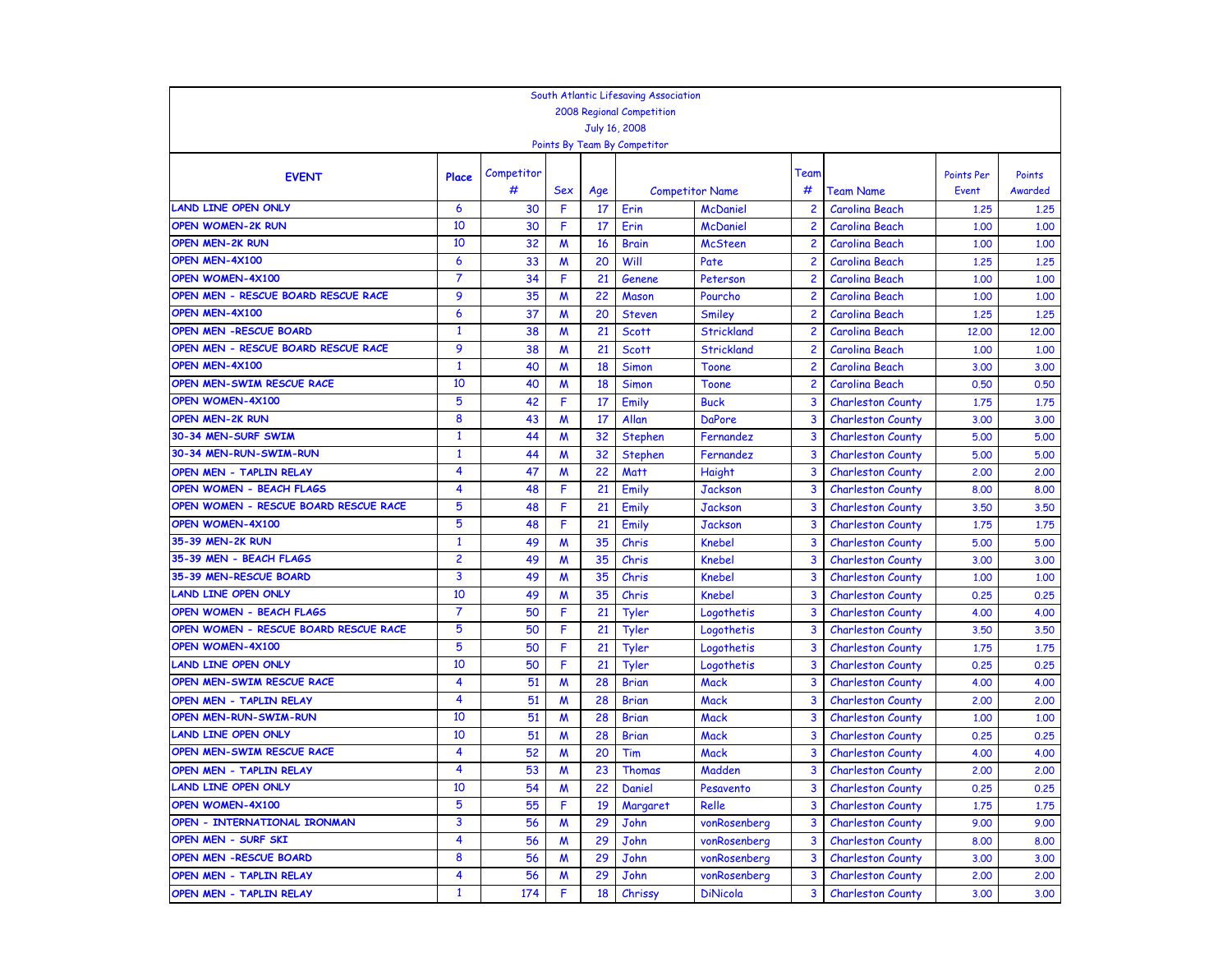|                                       |                |            |     |           | South Atlantic Lifesaving Association |                            |      |                                              |                            |                   |
|---------------------------------------|----------------|------------|-----|-----------|---------------------------------------|----------------------------|------|----------------------------------------------|----------------------------|-------------------|
|                                       |                |            |     |           | <b>2008 Regional Competition</b>      |                            |      |                                              |                            |                   |
|                                       |                |            |     |           | July 16, 2008                         |                            |      |                                              |                            |                   |
|                                       |                |            |     |           | Points By Team By Competitor          |                            |      |                                              |                            |                   |
|                                       |                | Competitor |     |           |                                       |                            | Team |                                              |                            |                   |
| <b>EVENT</b>                          | Place          | #          | Sex |           |                                       |                            | #    |                                              | <b>Points Per</b><br>Event | Points<br>Awarded |
| OPEN MEN-SWIM RESCUE RACE             | 6              | 197        | M   | Age<br>20 | Jordan                                | <b>Competitor Name</b>     | 3    | <b>Team Name</b><br><b>Charleston County</b> |                            |                   |
| OPEN MEN-SWIM RESCUE RACE             | 6              | 198        | M   | 17        | Alex                                  | <b>Toopes</b><br>Herlocker | 3    | <b>Charleston County</b>                     | 2,50<br>2.50               | 2,50<br>2,50      |
| <b>OPEN WOMEN-RUN-SWIM-RUN</b>        | $\overline{c}$ | 57         | F   | 24        | Jess                                  | <b>Barkley</b>             | 4    | Corolla                                      | 10,00                      | 10,00             |
| <b>OPEN WOMEN-2K RUN</b>              | 3              | 57         | F   | 24        | Jess                                  | <b>Barkley</b>             | 4    | Corolla                                      | 9.00                       | 9.00              |
| <b>OPEN WOMEN-SURF SWIM</b>           | 3              | 57         | F   | 24        | Jess                                  | <b>Barkley</b>             | 4    | Corolla                                      | 9.00                       | 9.00              |
| OPEN WOMEN - RESCUE BOARD RESCUE RACE | 6              | 57         | F   | 24        | Jess                                  | <b>Barkley</b>             | 4    | Corolla                                      | 2,50                       | 2,50              |
| OPEN WOMEN-4X100                      | 4              | 57         | F   | 24        | Jess                                  | <b>Barkley</b>             | 4    | Corolla                                      | 2,00                       | 2.00              |
| 30-34 MEN - BEACH FLAGS               | 1              | 58         | M   | 32        | Shaun                                 | <b>Buen</b>                | 4    | Corolla                                      | 5.00                       | 5.00              |
| OPEN MEN - RESCUE BOARD RESCUE RACE   | $\overline{7}$ | 58         | M   | 32        | Shaun                                 | <b>Buen</b>                | 4    | Corolla                                      | 2,00                       | 2,00              |
| 30-34 MEN-SURF SWIM                   | 3              | 58         | M   | 32        | Shaun                                 | <b>Buen</b>                | 4    | Corolla                                      | 1.00                       | 1,00              |
| 30-34 MEN-RESCUE BOARD                | 3              | 58         | M   | 32        | Shaun                                 | <b>Buen</b>                | 4    | Corolla                                      | 1.00                       | 1.00              |
| OPEN WOMEN-SURF SWIM                  | $\overline{c}$ | 59         | F   | 24        | Rachel                                | Bumgardner                 | 4    | Corolla                                      | 10,00                      | 10,00             |
| <b>OPEN WOMEN-RUN-SWIM-RUN</b>        | 5              | 59         | F   | 24        | Rachel                                | Bumgardner                 | 4    | Corolla                                      | 7.00                       | 7.00              |
| OPEN WOMEN - RESCUE BOARD RESCUE RACE | 6              | 59         | F   | 24        | Rachel                                | Bumgardner                 | 4    | Corolla                                      | 2,50                       | 2,50              |
| OPEN WOMEN-4X100                      | 4              | 59         | F   | 24        | Rachel                                | Bumgardner                 | 4    | Corolla                                      | 2,00                       | 2.00              |
| <b>OPEN WOMEN-RESCUE BOARD</b>        | 10             | 59         | F   | 24        | Rachel                                | Bumgardner                 | 4    | Corolla                                      | 1.00                       | 1,00              |
| <b>OPEN MEN - BEACH FLAGS</b>         | 4              | 60         | M   | 21        | <b>Brian</b>                          | <b>Burkhardt</b>           | 4    | Corolla                                      | 8.00                       | 8.00              |
| <b>OPEN MEN-2K RUN</b>                | $\overline{7}$ | 60         | M   | 21        | <b>Brian</b>                          | <b>Burkhardt</b>           | 4    | Corolla                                      | 4.00                       | 4.00              |
| <b>LAND LINE OPEN ONLY</b>            | $\mathbf{1}$   | 60         | M   | 21        | <b>Brian</b>                          | <b>Burkhardt</b>           | 4    | Corolla                                      | 3.00                       | 3.00              |
| OPEN MEN-4X100                        | $\overline{c}$ | 60         | M   | 21        | <b>Brian</b>                          | <b>Burkhardt</b>           | 4    | Corolla                                      | 2,50                       | 2.50              |
| OPEN MEN -RESCUE BOARD                | 7              | 61         | M   | 23        | <b>Ricky</b>                          | <b>DeVennish</b>           | 4    | Corolla                                      | 4.00                       | 4.00              |
| OPEN MEN-SWIM RESCUE RACE             | 5              | 61         | M   | 23        | <b>Ricky</b>                          | <b>DeVennish</b>           | 4    | Corolla                                      | 3.50                       | 3.50              |
| LAND LINE OPEN ONLY                   | $\mathbf{1}$   | 61         | M   | 23        | <b>Ricky</b>                          | <b>DeVennish</b>           | 4    | Corolla                                      | 3.00                       | 3.00              |
| <b>OPEN MEN-SURF SWIM</b>             | 2              | 62         | M   | 21        | <b>Steve</b>                          | Hilk                       | 4    | Corolla                                      | 10,00                      | 10,00             |
| OPEN MEN-RUN-SWIM-RUN                 | 2              | 62         | M   | 21        | <b>Steve</b>                          | Hilk                       | 4    | Corolla                                      | 10,00                      | 10,00             |
| <b>OPEN MEN -RESCUE BOARD</b>         | 6              | 62         | M   | 21        | <b>Steve</b>                          | Hilk                       | 4    | Corolla                                      | 5.00                       | 5.00              |
| OPEN MEN-SWIM RESCUE RACE             | 5              | 62         | M   | 21        | <b>Steve</b>                          | Hilk                       | 4    | Corolla                                      | 3.50                       | 3.50              |
| LAND LINE OPEN ONLY                   | $\mathbf{1}$   | 62         | M   | 21        | <b>Steve</b>                          | Hilk                       | 4    | Corolla                                      | 3.00                       | 3.00              |
| OPEN MEN-4X100                        | 2              | 62         | M   | 21        | <b>Steve</b>                          | <b>Hilk</b>                | 4    | Corolla                                      | 2,50                       | 2,50              |
| OPEN MEN - RESCUE BOARD RESCUE RACE   | $\overline{7}$ | 62         | M   | 21        | <b>Steve</b>                          | Hilk                       | 4    | Corolla                                      | 2,00                       | 2,00              |
| <b>OPEN MEN - BEACH FLAGS</b>         | 2              | 63         | M   | 28        | Mike                                  | Hudson                     | 4    | Corolla                                      | 10.00                      | 10,00             |
| LAND LINE OPEN ONLY                   | $\mathbf{1}$   | 63         | M   | 28        | Mike                                  | Hudson                     | 4    | Corolla                                      | 3.00                       | 3.00              |
| OPEN MEN-4X100                        | $\overline{c}$ | 63         | M   | 28        | Mike                                  | Hudson                     | 4    | Corolla                                      | 2,50                       | 2,50              |
| OPEN MEN-4X100                        | z              | 64         | M   | 19        | Mike                                  | <b>McAlpin</b>             |      | Corolla                                      | 2,50                       | 2,50              |
| OPEN MEN - BEACH FLAGS                | 10             | 64         | M   | 19        | Mike                                  | <b>McAlpin</b>             | 4    | Corolla                                      | 1.00                       | 1.00              |
| OPEN WOMEN-SWIM RESCUE RACE           | $\mathbf{1}$   | 65         | F   | 24        | Elle                                  | Moore                      | 4    | Corolla                                      | 6.00                       | 6.00              |
| OPEN WOMEN - BEACH FLAGS              | 6              | 65         | F   | 24        | Elle                                  | Moore                      | 4    | Corolla                                      | 5.00                       | 5.00              |
| OPEN WOMEN-4X100                      | 4              | 65         | F   | 24        | Elle                                  | Moore                      | 4    | Corolla                                      | 2,00                       | 2.00              |
| OPEN WOMEN - RESCUE BOARD RESCUE RACE | 9              | 65         | F   | 24        | Elle                                  | Moore                      | 4    | Corolla                                      | 1.00                       | 1.00              |
| <b>OPEN MEN-2K RUN</b>                | 4              | 66         | M   | 20        | Josue                                 | <b>Nunez</b>               | 4    | Corolla                                      | 8.00                       | 8.00              |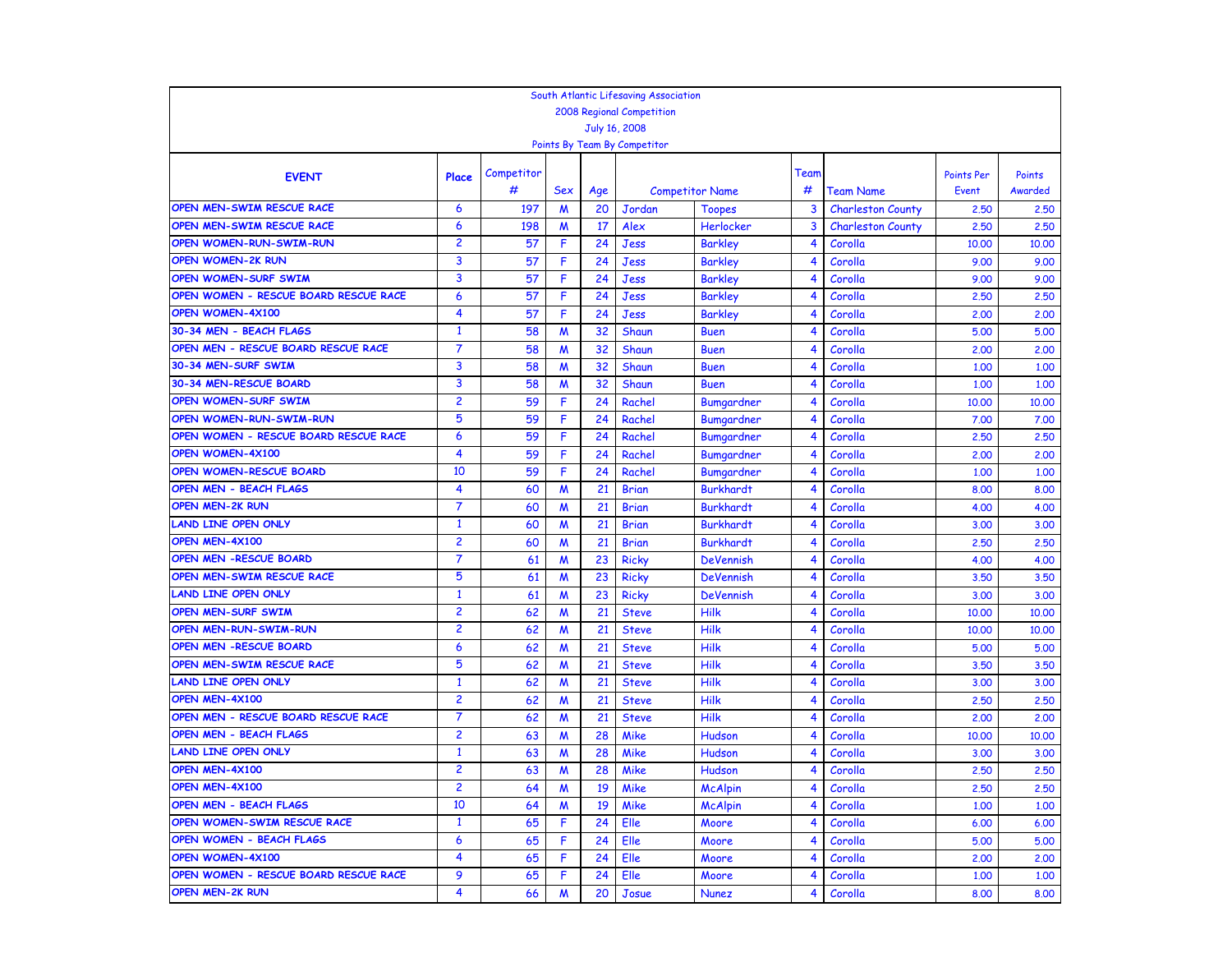|                                       |                |            |                  |     | South Atlantic Lifesaving Association |                        |                |                         |            |         |
|---------------------------------------|----------------|------------|------------------|-----|---------------------------------------|------------------------|----------------|-------------------------|------------|---------|
|                                       |                |            |                  |     | <b>2008 Regional Competition</b>      |                        |                |                         |            |         |
|                                       |                |            |                  |     | July 16, 2008                         |                        |                |                         |            |         |
|                                       |                |            |                  |     | Points By Team By Competitor          |                        |                |                         |            |         |
|                                       |                | Competitor |                  |     |                                       |                        | Team           |                         | Points Per | Points  |
| <b>EVENT</b>                          | Place          | #          | <b>Sex</b>       | Age |                                       | <b>Competitor Name</b> | #              | <b>Team Name</b>        | Event      | Awarded |
| OPEN WOMEN-SWIM RESCUE RACE           | $\mathbf{1}$   | 67         | F                | 29  | Sylvia                                | Wolff                  | 4              | Corolla                 | 6.00       | 6.00    |
| OPEN WOMEN-RESCUE BOARD               | 6              | 67         | F                | 29  | Sylvia                                | Wolff                  | 4              | Corolla                 | 5.00       | 5.00    |
| <b>OPEN WOMEN-4X100</b>               | 4              | 67         | F                | 29  | Sylvia                                | Wolff                  | 4              | Corolla                 | 2,00       | 2,00    |
| OPEN WOMEN - RESCUE BOARD RESCUE RACE | 9              | 67         | F                | 29  | Sylvia                                | Wolff                  | 4              | Corolla                 | 1.00       | 1.00    |
| <b>OPEN WOMEN - BEACH FLAGS</b>       | $\overline{c}$ | 149        | F                | 22  | Erin                                  | <b>McKenzie</b>        | 5              | <b>Fernandina Beach</b> | 10,00      | 10,00   |
| <b>OPEN WOMEN-RESCUE BOARD</b>        | 3              | 149        | F                | 22  | Erin                                  | <b>McKenzie</b>        | 5              | <b>Fernandina Beach</b> | 9.00       | 9.00    |
| OPEN WOMEN-4X100                      | 3              | 149        | F                | 22  | Erin                                  | <b>McKenzie</b>        | 5              | <b>Fernandina Beach</b> | 2,25       | 2.25    |
| <b>OPEN MEN-RUN-SWIM-RUN</b>          | 8              | 150        | M                | 23  | <b>Reed</b>                           | <b>Inglee</b>          | 5              | <b>Fernandina Beach</b> | 3.00       | 3.00    |
| LAND LINE OPEN ONLY                   | 9              | 150        | M                | 23  | Reed                                  | <b>Inglee</b>          | 5              | <b>Fernandina Beach</b> | 0.50       | 0.50    |
| <b>OPEN WOMEN - BEACH FLAGS</b>       | 8              | 194        | F                | 17  | Jennifer                              | Stelmach               | 5              | <b>Fernandina Beach</b> | 3.00       | 3.00    |
| OPEN WOMEN-4X100                      | 3              | 194        | F                | 17  | Jennifer                              | Stelmach               | 5              | <b>Fernandina Beach</b> | 2,25       | 2.25    |
| <b>LAND LINE OPEN ONLY</b>            | 9              | 194        | F                | 17  | Jennifer                              | Stelmach               | 5              | <b>Fernandina Beach</b> | 0.50       | 0.50    |
| OPEN MEN - RESCUE BOARD RESCUE RACE   | 3              | 195        | M                | 20  | Travis                                | Hargrove               | 5              | <b>Fernandina Beach</b> | 4.50       | 4.50    |
| LAND LINE OPEN ONLY                   | 9              | 196        | M                | 19  | Chase                                 | Dopson                 | 5              | <b>Fernandina Beach</b> | 0.50       | 0.50    |
| OPEN MEN-4X100                        | 5              | 68         | M                | 21  | <b>Matt</b>                           | <b>Brown</b>           |                | <b>Hilton Head</b>      | 1.75       | 1.75    |
| 30-34 MEN-SURF SWIM                   | $\overline{c}$ | 69         | M                | 32  | Daniel                                | Condell                |                | <b>Hilton Head</b>      | 3.00       | 3.00    |
| 30-34 MEN-RUN-SWIM-RUN                | 3              | 69         | M                | 32  | Daniel                                | Condell                |                | <b>Hilton Head</b>      | 1,00       | 1.00    |
| OPEN MEN-SWIM RESCUE RACE             | 9              | 69         | M                | 32  | Daniel                                | Condell                | 7              | <b>Hilton Head</b>      | 1.00       | 1,00    |
| OPEN MEN-SURF SWIM                    | 4              | 70         | M                | 20  | <b>James</b>                          | Donahue                | $\overline{7}$ | <b>Hilton Head</b>      | 8.00       | 8.00    |
| OPEN MEN-SWIM RESCUE RACE             | 9              | 70         | M                | 20  | <b>James</b>                          | Donahue                | 7              | <b>Hilton Head</b>      | 1.00       | 1.00    |
| <b>OPEN MEN-2K RUN</b>                | $\mathbf{1}$   | 71         | $\boldsymbol{M}$ | 20  | Dan                                   | Gorman                 |                | <b>Hilton Head</b>      | 12,00      | 12,00   |
| OPEN MEN-4X100                        | 5              | 71         | M                | 20  | Dan                                   | Gorman                 | 7              | <b>Hilton Head</b>      | 1,75       | 1,75    |
| 45-49 MEN - SURF SWIM                 | $\mathbf{1}$   | 72         | W                | 49  | Frank                                 | Heinrich               | $\overline{7}$ | <b>Hilton Head</b>      | 5.00       | 5.00    |
| 45-49 MEN - 2K RUN                    | $\overline{c}$ | 72         | $\boldsymbol{M}$ | 49  | Frank                                 | Heinrich               | 7              | <b>Hilton Head</b>      | 3.00       | 3.00    |
| 45-49 MEN - RUN-SWIM-RUN              | $\overline{c}$ | 72         | W                | 49  | Frank                                 | Heinrich               | 7              | <b>Hilton Head</b>      | 3.00       | 3.00    |
| 45-49 MEN - BEACH FLAGS               | 3              | 72         | M                | 49  | Frank                                 | Heinrich               | 7              | <b>Hilton Head</b>      | 1,00       | 1,00    |
| OPEN WOMEN-RUN-SWIM-RUN               | 8              | 73         | F                | 22  | Jessica                               | Hober                  | 7              | <b>Hilton Head</b>      | 3.00       | 3.00    |
| OPEN WOMEN-SURF SWIM                  | 9              | 73         | F                | 22  | Jessica                               | Hober                  | $\overline{7}$ | <b>Hilton Head</b>      | 2,00       | 2.00    |
| <b>OPEN WOMEN-2K RUN</b>              | 5              | 74         | F                | 22  | Chelsey                               | <b>Kucera</b>          | 7              | <b>Hilton Head</b>      | 7.00       | 7.00    |
| <b>OPEN WOMEN-4X100</b>               | 6              | 74         | F                | 22  | Chelsey                               | Kucera                 | 7              | <b>Hilton Head</b>      | 1.25       | 1.25    |
| OPEN WOMEN-SWIM RESCUE RACE           | $\overline{2}$ | 75         | F                | 20  | <b>Elise</b>                          | Kuczera                | 7              | <b>Hilton Head</b>      | 5.00       | 5.00    |
| OPEN WOMEN-4X100                      | 6              | 75         | F                | 20  | <b>Elise</b>                          | Kuczera                | 7              | <b>Hilton Head</b>      | 1.25       | 1,25    |
| OPEN WOMEN-SWIM RESCUE RACE           | 2              | 76         | F                | 21  | <b>Ellyce</b>                         | Lippert                |                | <b>Hilton Head</b>      | 5.00       | 5.00    |
| <b>OPEN WOMEN-4X100</b>               | 6              | 76         | ۴                | 21  | <b>Ellyce</b>                         | Lippert                |                | <b>Hilton Head</b>      | 1.25       | 1.25    |
| OPEN MEN-4X100                        | 5              | 77         | M                | 22  | <b>Nick</b>                           | Lopez                  | $\overline{7}$ | <b>Hilton Head</b>      | 1,75       | 1.75    |
| 30-34 MEN - BEACH FLAGS               | $\overline{c}$ | 78         | M                | 30  | Kjell                                 | Pederson               | 7              | <b>Hilton Head</b>      | 3.00       | 3.00    |
| 30-34 MEN- 2K RUN                     | 3              | 78         | M                | 30  | Kjell                                 | Pederson               | 7              | <b>Hilton Head</b>      | 1.00       | 1,00    |
| <b>OPEN WOMEN-RUN-SWIM-RUN</b>        | 4              | 79         | F                | 20  | Rachel                                | Robinson               |                | <b>Hilton Head</b>      | 8.00       | 8.00    |
| OPEN WOMEN-SURF SWIM                  | 6              | 79         | F                | 20  | Rachel                                | Robinson               | 7              | <b>Hilton Head</b>      | 5.00       | 5.00    |
| OPEN WOMEN - BEACH FLAGS              | $\mathbf{1}$   | 80         | F                | 19  | Meghan                                | Rooney                 | 7              | <b>Hilton Head</b>      | 12,00      | 12,00   |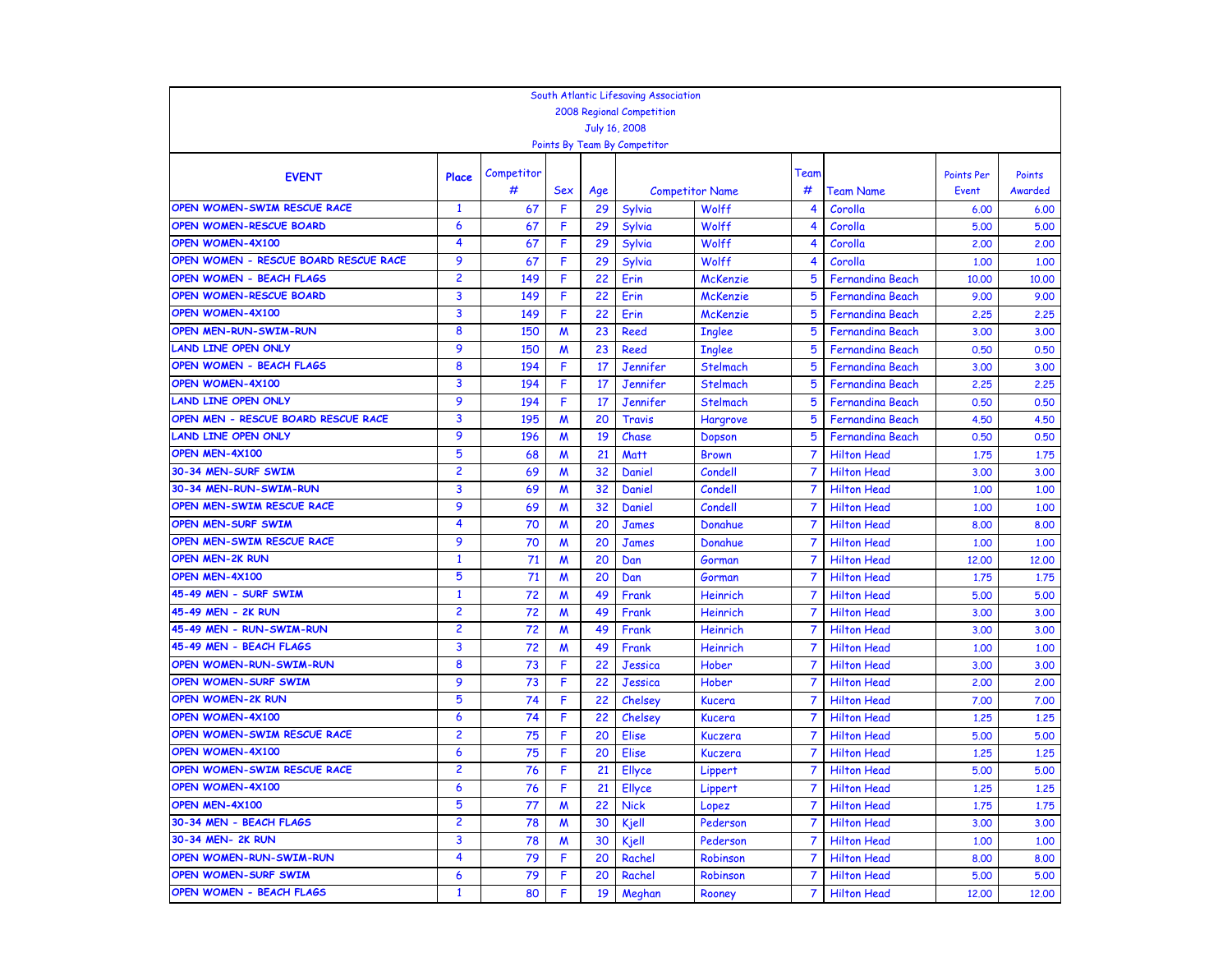|                                |                                |                 |                  |          | South Atlantic Lifesaving Association |                        |                |                                          |                   |              |
|--------------------------------|--------------------------------|-----------------|------------------|----------|---------------------------------------|------------------------|----------------|------------------------------------------|-------------------|--------------|
|                                |                                |                 |                  |          | 2008 Regional Competition             |                        |                |                                          |                   |              |
|                                |                                |                 |                  |          | July 16, 2008                         |                        |                |                                          |                   |              |
|                                |                                |                 |                  |          | Points By Team By Competitor          |                        |                |                                          |                   |              |
|                                |                                |                 |                  |          |                                       |                        |                |                                          |                   |              |
| <b>EVENT</b>                   | Place                          | Competitor<br># |                  |          |                                       |                        | Team<br>#      |                                          | <b>Points Per</b> | Points       |
| <b>OPEN WOMEN-2K RUN</b>       | 8                              |                 | Sex              | Age      |                                       | <b>Competitor Name</b> | 7              | Team Name                                | Event             | Awarded      |
| OPEN WOMEN-4X100               | 6                              | 80              | F<br>F           | 19       | Meghan                                | Rooney                 | $\overline{7}$ | <b>Hilton Head</b>                       | 3.00              | 3.00         |
| OPEN MEN-4X100                 | 5                              | 80<br>81        | $\boldsymbol{M}$ | 19<br>21 | Meghan                                | Rooney                 |                | <b>Hilton Head</b><br><b>Hilton Head</b> | 1.25              | 1,25<br>1,75 |
| 60 + MEN - BEACH FLAGS         |                                |                 |                  |          | Grant                                 | <b>Sasse</b>           | 7              |                                          | 1,75              |              |
| <b>OPEN WOMEN-2K RUN</b>       | $\mathbf{1}$<br>$\overline{7}$ | 82              | M<br>F           | 62       | Ralph                                 | Wagner                 |                | <b>Hilton Head</b>                       | 5.00              | 5.00         |
| OPEN WOMEN-SWIM RESCUE RACE    |                                | 83              |                  | 22       | Kathryn                               | Adel                   | 8              | <b>Horry County</b>                      | 4.00              | 4.00         |
|                                | 9                              | 83              | F                | 22       | Kathryn                               | Adel                   | 8              | <b>Horry County</b>                      | 1.00              | 1,00         |
| OPEN WOMEN-4X100               | 8                              | 83              | F                | 22       | Kathryn                               | Adel                   | 8              | <b>Horry County</b>                      | 0.75              | 0.75         |
| OPEN MEN-4X100                 | 9                              | 84              | M                | 18       | Coleman                               | Allen                  | 8              | <b>Horry County</b>                      | 0.50              | 0.50         |
| <b>OPEN WOMEN-4X100</b>        | $\overline{c}$                 | 88              | F                | 24       | Christy                               | Coniglio               | 8              | <b>Horry County</b>                      | 2,50              | 2,50         |
| <b>LAND LINE OPEN ONLY</b>     | 3                              | 89              | M                | 34       | Donald                                | Constransitch          | 8              | <b>Horry County</b>                      | 2,25              | 2,25         |
| <b>OPEN WOMEN-4X100</b>        | $\overline{c}$                 | 90              | F                | 19       | Tracey                                | Daniska                | 8              | <b>Horry County</b>                      | 2,50              | 2,50         |
| OPEN WOMEN-SWIM RESCUE RACE    | 8                              | 91              | F                | 19       | Leah                                  | <b>Darkes</b>          | 8              | <b>Horry County</b>                      | 1,50              | 1.50         |
| OPEN - INTERNATIONAL IRONMAN   | 5                              | 93              | M                | 20       | Ryan                                  | Garrott                | 8              | <b>Horry County</b>                      | 7.00              | 7.00         |
| <b>OPEN MEN-2K RUN</b>         | 6                              | 93              | M                | 20       | Ryan                                  | Garrott                | 8              | <b>Horry County</b>                      | 5.00              | 5.00         |
| OPEN MEN - TAPLIN RELAY        | 6                              | 93              | M                | 20       | Ryan                                  | Garrott                | 8              | <b>Horry County</b>                      | 1.25              | 1,25         |
| OPEN MEN-4X100                 | 8                              | 93              | M                | 20       | Ryan                                  | Garrott                | 8              | <b>Horry County</b>                      | 0.75              | 0.75         |
| OPEN WOMEN-RESCUE BOARD        | 9                              | 94              | F                | 21       | Marina                                | Gordeeva               | 8              | <b>Horry County</b>                      | 2,00              | 2,00         |
| OPEN WOMEN-4X100               | 8                              | 94              | F                | 21       | Marina                                | Gordeeva               | 8              | <b>Horry County</b>                      | 0.75              | 0.75         |
| OPEN WOMEN - BEACH FLAGS       | 5                              | 95              | F                | 19       | Cassidy                               | Hannigan               | 8              | <b>Horry County</b>                      | 7.00              | 7.00         |
| <b>OPEN WOMEN-4X100</b>        | $\overline{c}$                 | 95              | F                | 19       | Cassidy                               | Hannigan               | 8              | <b>Horry County</b>                      | 2,50              | 2,50         |
| OPEN WOMEN - SURF SKI          | 1                              | 96              | F                | 20       | Lauren                                | Helmer                 | 8              | <b>Horry County</b>                      | 12,00             | 12,00        |
| OPEN - INTERNATIONAL IRONWOMAN | 3                              | 96              | F                | 20       | Lauren                                | Helmer                 | 8              | <b>Horry County</b>                      | 9.00              | 9.00         |
| OPEN WOMEN-RESCUE BOARD        | 5                              | 96              | F                | 20       | Lauren                                | Helmer                 | 8              | <b>Horry County</b>                      | 7.00              | 7.00         |
| OPEN MEN - TAPLIN RELAY        | 6                              | 96              | F                | 20       | Lauren                                | <b>Helmer</b>          | 8              | <b>Horry County</b>                      | 1.25              | 1,25         |
| OPEN WOMEN-4X100               | 8                              | 96              | F                | 20       | Lauren                                | <b>Helmer</b>          | 8              | <b>Horry County</b>                      | 0.75              | 0.75         |
| OPEN MEN - SURF SKI            | 6                              | 97              | M                | 19       | Wes                                   | <b>Koeper</b>          | 8              | <b>Horry County</b>                      | 5.00              | 5.00         |
| OPEN MEN-4X100                 | 8                              | 97              | M                | 19       | Wes                                   | Koeper                 | 8              | <b>Horry County</b>                      | 0.75              | 0.75         |
| OPEN MEN-4X100                 | 9                              | 98              | M                | 19       | Andrew                                | Langlois               | 8              | <b>Horry County</b>                      | 0.50              | 0.50         |
| <b>OPEN MEN-SURF SWIM</b>      | 9                              | 99              | M                | 19       | <b>Stan</b>                           | Lisogurskyi            | 8              | <b>Horry County</b>                      | 2,00              | 2,00         |
| OPEN MEN-SWIM RESCUE RACE      | 8                              | 99              | M                | 19       | <b>Stan</b>                           | Lisogurskyi            | 8              | <b>Horry County</b>                      | 1.50              | 1,50         |
| OPEN MEN - TAPLIN RELAY        | 6                              | 99              | M                | 19       | Stan                                  | Lisogurskyi            | 8              | <b>Horry County</b>                      | 1.25              | 1,25         |
| OPEN MEN-4X100                 | 8                              | 99              | M                | 19       | <b>Stan</b>                           | Lisogurskyi            | 8              | <b>Horry County</b>                      | 0.75              | 0.75         |
| <b>OPEN WOMEN-4X100</b>        | $\overline{c}$                 | 100             | F                | 25       | <b>Jeanne</b>                         | Mcdonald               | 8              | <b>Horry County</b>                      | 2,50              | 2,50         |
| LAND LINE OPEN ONLY            | 3                              | 100             | F                | 25       | Jeanne                                | Mcdonald               | 8              | <b>Horry County</b>                      | 2,25              | 2,25         |
| OPEN WOMEN-SWIM RESCUE RACE    | 8                              | 100             | F                | 25       | Jeanne                                | Mcdonald               | 8              | <b>Horry County</b>                      | 1.50              | 1.50         |
| <b>LAND LINE OPEN ONLY</b>     | 3                              | 101             | M                | 22       | John                                  | <b>Stanley</b>         | 8              | <b>Horry County</b>                      | 2,25              | 2,25         |
| <b>LAND LINE OPEN ONLY</b>     | 3                              | 102             | M                | 22       | Todor                                 | <b>Tsinzor</b>         | 8              | <b>Horry County</b>                      | 2,25              | 2,25         |
| OPEN MEN-4X100                 | 9                              | 102             | M                | 22       | <b>Todor</b>                          | <b>Tsinzor</b>         | 8              | <b>Horry County</b>                      | 0.50              | 0.50         |
| OPEN MEN-SWIM RESCUE RACE      | 8                              | 103             | M                | 21       | Dimo                                  | <b>Vulev</b>           | 8              | <b>Horry County</b>                      | 1.50              | 1.50         |
| OPEN MEN-4X100                 | 9                              | 104             | M                | 25       | Bernard                               | Walter                 | 8              | <b>Horry County</b>                      | 0.50              | 0.50         |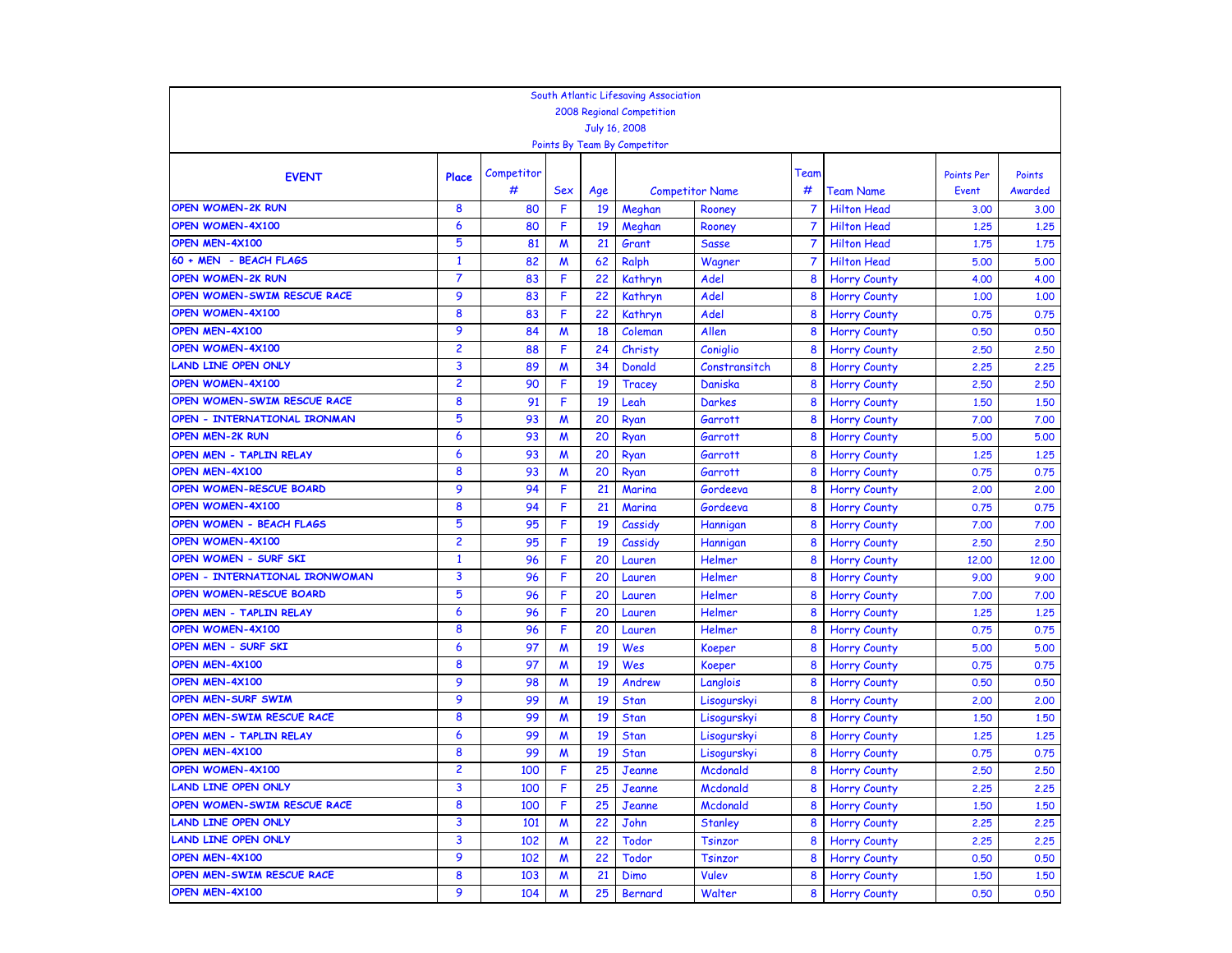|                                       |                                  |            |                  |           | South Atlantic Lifesaving Association |                        |        |                     |                     |                   |  |
|---------------------------------------|----------------------------------|------------|------------------|-----------|---------------------------------------|------------------------|--------|---------------------|---------------------|-------------------|--|
|                                       | <b>2008 Regional Competition</b> |            |                  |           |                                       |                        |        |                     |                     |                   |  |
|                                       |                                  |            |                  |           | July 16, 2008                         |                        |        |                     |                     |                   |  |
|                                       |                                  |            |                  |           | Points By Team By Competitor          |                        |        |                     |                     |                   |  |
|                                       |                                  | Competitor |                  |           |                                       |                        | Team   |                     |                     |                   |  |
| <b>EVENT</b>                          | Place                            | #          | Sex              |           |                                       | <b>Competitor Name</b> | #      |                     | Points Per<br>Event | Points<br>Awarded |  |
| OPEN WOMEN-SWIM RESCUE RACE           | 9                                |            | F                | Age<br>26 |                                       | Wolff                  |        | <b>Team Name</b>    |                     |                   |  |
| OPEN WOMEN-4X100                      | 8                                | 105        | F                | 26        | Renelle                               | Wolff                  | 8<br>8 | <b>Horry County</b> | 1,00                | 1.00              |  |
| 50-54 MEN-2K RUN                      | $\mathbf{1}$                     | 105<br>106 | M                | 50        | Renelle<br>Jay                        | Woodward               | 8      | <b>Horry County</b> | 0.75<br>5.00        | 0.75<br>5.00      |  |
| 50-54 MEN - SURF SWIM                 | 1                                | 106        | W                | 50        | Jay                                   | Woodward               | 8      | <b>Horry County</b> | 5.00                | 5.00              |  |
| 50-54 MEN - RESCUE BOARD              | $\overline{c}$                   | 106        | $\boldsymbol{M}$ | 50        |                                       | Woodward               | 8      | <b>Horry County</b> |                     | 3.00              |  |
| 50-54 MEN - RUN-SWIM-RUN              | 2                                |            |                  | 50        | Jay                                   |                        | 8      | <b>Horry County</b> | 3.00                |                   |  |
| <b>OPEN MEN-2K RUN</b>                |                                  | 106        | M                |           | Jay                                   | Woodward               |        | <b>Horry County</b> | 3.00                | 3.00              |  |
|                                       | 2                                | 148        | M                | 23        | Jamie                                 | <b>McCarthy</b>        | 8      | <b>Horry County</b> | 10.00               | 10,00             |  |
| OPEN MEN - TAPLIN RELAY               | 6                                | 148        | M                | 23        | Jamie                                 | <b>McCarthy</b>        | 8      | <b>Horry County</b> | 1.25                | 1,25              |  |
| OPEN MEN-4X100                        | 8                                | 148        | M                | 23        | Jamie                                 | <b>McCarthy</b>        | 8      | <b>Horry County</b> | 0.75                | 0.75              |  |
| OPEN MEN - RESCUE BOARD RESCUE RACE   | $\overline{2}$                   | 162        | M                | 25        | Shaun                                 | Wright                 | 10     | <b>Jax Beach</b>    | 5.00                | 5.00              |  |
| OPEN MEN - RESCUE BOARD RESCUE RACE   | $\overline{c}$                   | 163        | $\boldsymbol{M}$ | 23        | Joe                                   | Weisblog               | 10     | <b>Jax Beach</b>    | 5.00                | 5.00              |  |
| OPEN MEN-4X100                        | 4                                | 164        | W                | 21        | Sean                                  | Duffy                  | 10     | <b>Jax Beach</b>    | 2,00                | 2.00              |  |
| <b>OPEN WOMEN-RESCUE BOARD</b>        | $\mathbf{1}$                     | 165        | F                | 22        | <b>Inna</b>                           | Gudiyev                | 10     | <b>Jax Beach</b>    | 12,00               | 12,00             |  |
| OPEN WOMEN - SURF SKI                 | $\overline{c}$                   | 165        | F                | 22        | <b>Inna</b>                           | Gudiyev                | 10     | <b>Jax Beach</b>    | 10,00               | 10,00             |  |
| OPEN - INTERNATIONAL IRONWOMAN        | $\overline{c}$                   | 165        | F                | 22        | <b>Inna</b>                           | Gudiyev                | 10     | <b>Jax Beach</b>    | 10,00               | 10,00             |  |
| OPEN WOMEN - RESCUE BOARD RESCUE RACE | $\mathbf{1}$                     | 165        | F                | 22        | <b>Inna</b>                           | Gudiyev                | 10     | <b>Jax Beach</b>    | 6.00                | 6.00              |  |
| <b>OPEN WOMEN-4X100</b>               | 3                                | 165        | F                | 22        | <b>Inna</b>                           | Gudiyev                | 10     | <b>Jax Beach</b>    | 2,25                | 2.25              |  |
| OPEN MEN-4X100                        | 4                                | 167        | M                | 19        | Taylor                                | <b>Boice</b>           | 10     | <b>Jax Beach</b>    | 2,00                | 2.00              |  |
| OPEN MEN - RESCUE BOARD RESCUE RACE   | 4                                | 169        | $\boldsymbol{M}$ | 21        | Harris                                | Holden                 | 10     | <b>Jax Beach</b>    | 4.00                | 4.00              |  |
| <b>OPEN MEN - BEACH FLAGS</b>         | 3                                | 171        | W                | 18        | Joshua                                | Middleton              | 10     | <b>Jax Beach</b>    | 9.00                | 9.00              |  |
| OPEN MEN - TAPLIN RELAY               | 2                                | 171        | M                | 18        | Joshua                                | Middleton              | 10     | Jax Beach           | 2,50                | 2,50              |  |
| <b>OPEN MEN-RUN-SWIM-RUN</b>          | 6                                | 172        | M                | 23        | <b>Artsiom</b>                        | Naidzich               | 10     | <b>Jax Beach</b>    | 5.00                | 5.00              |  |
| OPEN MEN - TAPLIN RELAY               | 2                                | 172        | W                | 23        | <b>Artsiom</b>                        | Naidzich               | 10     | <b>Jax Beach</b>    | 2,50                | 2,50              |  |
| OPEN MEN - RESCUE BOARD RESCUE RACE   | 8                                | 172        | M                | 23        | <b>Artsiom</b>                        | Naidzich               | 10     | <b>Jax Beach</b>    | 1,50                | 1,50              |  |
| <b>OPEN MEN - BEACH FLAGS</b>         | 7                                | 173        | M                | 23        | Joshua                                | Singletory             | 10     | <b>Jax Beach</b>    | 4.00                | 4.00              |  |
| OPEN MEN-4X100                        | 4                                | 173        | M                | 23        | Joshua                                | Singletory             | 10     | <b>Jax Beach</b>    | 2,00                | 2.00              |  |
| <b>OPEN MEN - BEACH FLAGS</b>         | $\mathbf{1}$                     | 175        | M                | 23        | Ross                                  | Ghiiotto               | 10     | <b>Jax Beach</b>    | 12,00               | 12,00             |  |
| <b>OPEN MEN -RESCUE BOARD</b>         | 5                                | 175        | M                | 23        | Ross                                  | Ghiiotto               | 10     | <b>Jax Beach</b>    | 7.00                | 7.00              |  |
| OPEN MEN - TAPLIN RELAY               | 2                                | 175        | M                | 23        | Ross                                  | Ghiiotto               | 10     | <b>Jax Beach</b>    | 2,50                | 2,50              |  |
| OPEN MEN-4X100                        | 4                                | 175        | M                | 23        | Ross                                  | Ghiiotto               | 10     | Jax Beach           | 2,00                | 2.00              |  |
| OPEN MEN - SURF SKI                   | 3                                | 199        | M                | 26        | Chris                                 | Saggau                 | 10     | <b>Jax Beach</b>    | 9.00                | 9.00              |  |
| OPEN MEN - RESCUE BOARD RESCUE RACE   | 4                                | 199        | M                | 26        | Chris                                 | Saggau                 | 10     | <b>Jax Beach</b>    | 4.00                | 4.00              |  |
| OPEN MEN - TAPLIN RELAY               | $\overline{c}$                   | 199        | M                | 26        | Chris                                 | Saggau                 | 10     | <b>Jax Beach</b>    | 2,50                | 2,50              |  |
| OPEN MEN - SURF SKI                   | 1                                | 200        | M                | 39        | <b>Thomas</b>                         | Wright                 | 10     | Jax Beach           | 12,00               | 12,00             |  |
| OPEN - INTERNATIONAL IRONMAN          | $\mathbf{1}$                     | 200        | M                | 39        | <b>Thomas</b>                         | Wright                 | 10     | <b>Jax Beach</b>    | 12,00               | 12,00             |  |
| OPEN MEN - RESCUE BOARD               | 3                                | 200        | M                | 39        | <b>Thomas</b>                         | Wright                 | 10     | Jax Beach           | 9.00                | 9.00              |  |
| 35-39 MEN-RESCUE BOARD                | $\mathbf{1}$                     | 200        | M                | 39        | <b>Thomas</b>                         | Wright                 | 10     | Jax Beach           | 5.00                | 5.00              |  |
| 35-39 MEN-SURF SKI                    | $\mathbf{1}$                     | 200        | M                | 39        | <b>Thomas</b>                         | Wright                 | 10     | Jax Beach           | 5.00                | 5.00              |  |
| 35-39 - INTERNATIONAL IRONMAN         | $\mathbf{1}$                     | 200        | M                | 39        | <b>Thomas</b>                         | Wright                 | 10     | Jax Beach           | 5.00                | 5.00              |  |
| 35-39 MEN - BEACH FLAGS               | $\mathbf{1}$                     | 200        | M                | 39        | <b>Thomas</b>                         | Wright                 | 10     | <b>Jax Beach</b>    | 5.00                | 5.00              |  |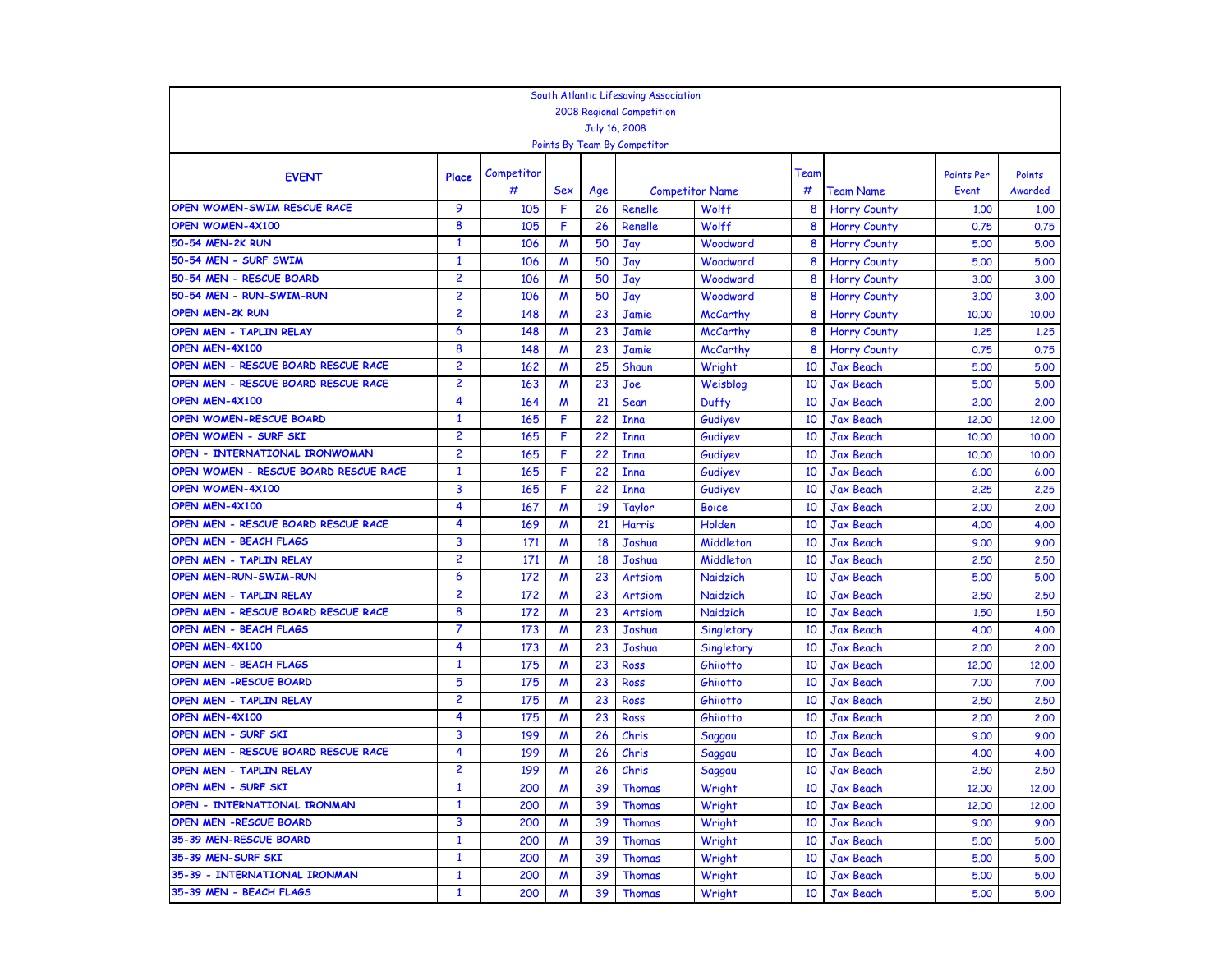|                                       |                           |            |                  |           | South Atlantic Lifesaving Association |                        |      |                         |                     |                   |  |
|---------------------------------------|---------------------------|------------|------------------|-----------|---------------------------------------|------------------------|------|-------------------------|---------------------|-------------------|--|
|                                       | 2008 Regional Competition |            |                  |           |                                       |                        |      |                         |                     |                   |  |
|                                       |                           |            |                  |           | July 16, 2008                         |                        |      |                         |                     |                   |  |
|                                       |                           |            |                  |           | Points By Team By Competitor          |                        |      |                         |                     |                   |  |
|                                       |                           | Competitor |                  |           |                                       |                        | Team |                         |                     |                   |  |
| <b>EVENT</b>                          | Place                     | #          | Sex              |           |                                       | <b>Competitor Name</b> | #    | <b>Team Name</b>        | Points Per<br>Event | Points<br>Awarded |  |
| OPEN MEN - TAPLIN RELAY               | 1                         | 200        | M                | Age<br>39 | Thomas                                | Wright                 | 10   | <b>Jax Beach</b>        | 3.00                | 3.00              |  |
| OPEN MEN - RESCUE BOARD RESCUE RACE   | 8                         | 200        | M                | 39        | <b>Thomas</b>                         | Wright                 | 10   | <b>Jax Beach</b>        | 1,50                | 1.50              |  |
| 35-39 MEN-SURF SWIM                   | $\overline{c}$            | 201        | M                | 36        | Bill                                  | Horn                   | 10   | <b>Jax Beach</b>        | 3.00                | 3.00              |  |
| 35-39 MEN-RESCUE BOARD                | 2                         | 201        | M                | 36        | Bill                                  | Horn                   | 10   | <b>Jax Beach</b>        | 3.00                | 3.00              |  |
| 35-39 MEN-RUN-SWIM-RUN                | 3                         | 201        | M                | 36        | Bill                                  | Horn                   | 10   | <b>Jax Beach</b>        | 1,00                | 1.00              |  |
| <b>OPEN MEN -RESCUE BOARD</b>         | $\overline{c}$            | 203        | M                | 24        | <b>Barrett</b>                        | Phifer                 | 10   | <b>Jax Beach</b>        | 10,00               | 10,00             |  |
| <b>OPEN MEN - TAPLIN RELAY</b>        | $\mathbf{1}$              | 203        | M                | 24        | <b>Barrett</b>                        | Phifer                 | 10   | <b>Jax Beach</b>        | 3.00                | 3.00              |  |
| OPEN - INTERNATIONAL IRONMAN          | $\overline{c}$            | 204        | M                | 21        | Joseph                                | <b>Civetto</b>         | 10   | <b>Jax Beach</b>        | 10,00               | 10,00             |  |
| OPEN MEN-RUN-SWIM-RUN                 | 3                         | 204        | M                | 21        | Joseph                                | Civetto                | 10   | <b>Jax Beach</b>        | 9.00                | 9.00              |  |
| OPEN MEN-SURF SWIM                    | $\overline{7}$            | 204        | M                | 21        | Joseph                                | <b>Civetto</b>         | 10   | <b>Jax Beach</b>        | 4.00                | 4.00              |  |
| OPEN MEN - TAPLIN RELAY               | $\mathbf{1}$              | 204        | M                | 21        | Joseph                                | Civetto                | 10   | <b>Jax Beach</b>        | 3.00                | 3.00              |  |
| OPEN WOMEN-SWIM RESCUE RACE           | 5                         | 107        | F                | 17        | <b>Kellie</b>                         | Archer                 | 11   | <b>Kill Devil Hills</b> | 3.50                | 3.50              |  |
| OPEN WOMEN-RESCUE BOARD               | 4                         | 108        | F                | 23        | Christen                              | Cevoli                 | 11   | <b>Kill Devil Hills</b> | 8.00                | 8.00              |  |
| OPEN WOMEN-SWIM RESCUE RACE           | 5                         | 108        | F                | 23        | Christen                              | Cevoli                 | 11   | <b>Kill Devil Hills</b> | 3.50                | 3.50              |  |
| OPEN WOMEN - RESCUE BOARD RESCUE RACE | 7                         | 108        | F                | 23        | Christen                              | Cevoli                 | 11   | <b>Kill Devil Hills</b> | 2,00                | 2.00              |  |
| OPEN WOMEN - RESCUE BOARD RESCUE RACE | $\overline{7}$            | 110        | F                | 23        | <b>Kristen</b>                        | Weaver                 | 11   | <b>Kill Devil Hills</b> | 2,00                | 2.00              |  |
| OPEN - INTERNATIONAL IRONMAN          | 4                         | 111        | M                | 21        | <b>Matt</b>                           | Cahill                 | 13   | <b>Nags Head</b>        | 8.00                | 8.00              |  |
| OPEN MEN-RUN-SWIM-RUN                 | $\overline{7}$            | 111        | M                | 21        | <b>Matt</b>                           | Cahill                 | 13   | <b>Nags Head</b>        | 4.00                | 4.00              |  |
| <b>LAND LINE OPEN ONLY</b>            | 4                         | 111        | $\boldsymbol{M}$ | 21        | <b>Matt</b>                           | Cahill                 | 13   | Nags Head               | 2,00                | 2.00              |  |
| OPEN MEN-SWIM RESCUE RACE             | $\overline{7}$            | 111        | W                | 21        | <b>Matt</b>                           | Cahill                 | 13   | <b>Nags Head</b>        | 2,00                | 2.00              |  |
| OPEN MEN - TAPLIN RELAY               | 5                         | 111        | M                | 21        | <b>Matt</b>                           | Cahill                 | 13   | <b>Nags Head</b>        | 1.75                | 1,75              |  |
| <b>OPEN WOMEN-RUN-SWIM-RUN</b>        | $\mathbf{1}$              | 112        | F                | 24        | <b>Terese</b>                         | Chisholm               | 13   | <b>Nags Head</b>        | 12,00               | 12.00             |  |
| <b>OPEN WOMEN-2K RUN</b>              | 2                         | 112        | F                | 24        | <b>Terese</b>                         | Chisholm               | 13   | <b>Nags Head</b>        | 10,00               | 10,00             |  |
| <b>OPEN WOMEN-SURF SWIM</b>           | 4                         | 112        | F                | 24        | <b>Terese</b>                         | Chisholm               | 13   | <b>Nags Head</b>        | 8.00                | 8.00              |  |
| OPEN WOMEN - RESCUE BOARD RESCUE RACE | 3                         | 112        | F                | 24        | <b>Terese</b>                         | Chisholm               | 13   | Nags Head               | 4.50                | 4.50              |  |
| OPEN WOMEN-4X100                      | 9                         | 112        | F                | 24        | <b>Terese</b>                         | Chisholm               | 13   | <b>Nags Head</b>        | 0.50                | 0.50              |  |
| OPEN WOMEN - SURF SKI                 | 3                         | 113        | F                | 23        | Jennifer                              | Cox                    | 13   | Nags Head               | 9.00                | 9.00              |  |
| OPEN WOMEN-RUN-SWIM-RUN               | 6                         | 113        | F                | 23        | Jennifer                              | Cox                    | 13   | Nags Head               | 5.00                | 5.00              |  |
| OPEN WOMEN-SWIM RESCUE RACE           | 3                         | 113        | F                | 23        | Jennifer                              | Cox                    | 13   | Nags Head               | 4.50                | 4.50              |  |
| OPEN WOMEN - RESCUE BOARD RESCUE RACE | 3                         | 113        | F                | 23        | Jennifer                              | C <sub>ox</sub>        | 13   | Nags Head               | 4.50                | 4.50              |  |
| OPEN WOMEN-SURF SWIM                  | 7                         | 113        | F                | 23        | Jennifer                              | Cox                    | 13   | Nags Head               | 4.00                | 4.00              |  |
| OPEN WOMEN-4X100                      | 9                         | 113        | F                | 23        | Jennifer                              | Cox                    | 13   | <b>Nags Head</b>        | 0.50                | 0.50              |  |
| <b>OPEN WOMEN-2K RUN</b>              | 4                         | 114        | F                | 20        | Kimberly                              | Cox                    | 13   | Nags Head               | 8.00                | 8.00              |  |
| OPEN WOMEN-SWIM RESCUE RACE           | 3                         | 114        | F                | 20        | Kimberly                              | Cox                    | 13   | Nags Head               | 4.50                | 4.50              |  |
| OPEN WOMEN-RUN-SWIM-RUN               | $\overline{7}$            | 114        | F                | 20        | Kimberly                              | Cox                    | 13   | <b>Nags Head</b>        | 4.00                | 4.00              |  |
| <b>LAND LINE OPEN ONLY</b>            | 4                         | 114        | F                | 20        | Kimberly                              | Cox                    | 13   | <b>Nags Head</b>        | 2,00                | 2,00              |  |
| <b>OPEN WOMEN - BEACH FLAGS</b>       | 10                        | 114        | F                | 20        | Kimberly                              | $\mathcal{C}$ ox       | 13   | Nags Head               | 1.00                | 1,00              |  |
| OPEN WOMEN-4X100                      | 9                         | 114        | F                | 20        | Kimberly                              | $\mathcal{C}$ ox       | 13   | Nags Head               | 0.50                | 0.50              |  |
| OPEN WOMEN - RESCUE BOARD RESCUE RACE | 10                        | 114        | F                | 20        | Kimberly                              | Cox                    | 13   | <b>Nags Head</b>        | 0.50                | 0.50              |  |
| OPEN MEN - SURF SKI                   | $\overline{2}$            | 115        | M                | 24        | Philip                                | Forslund               | 13   | <b>Nags Head</b>        | 10.00               | 10.00             |  |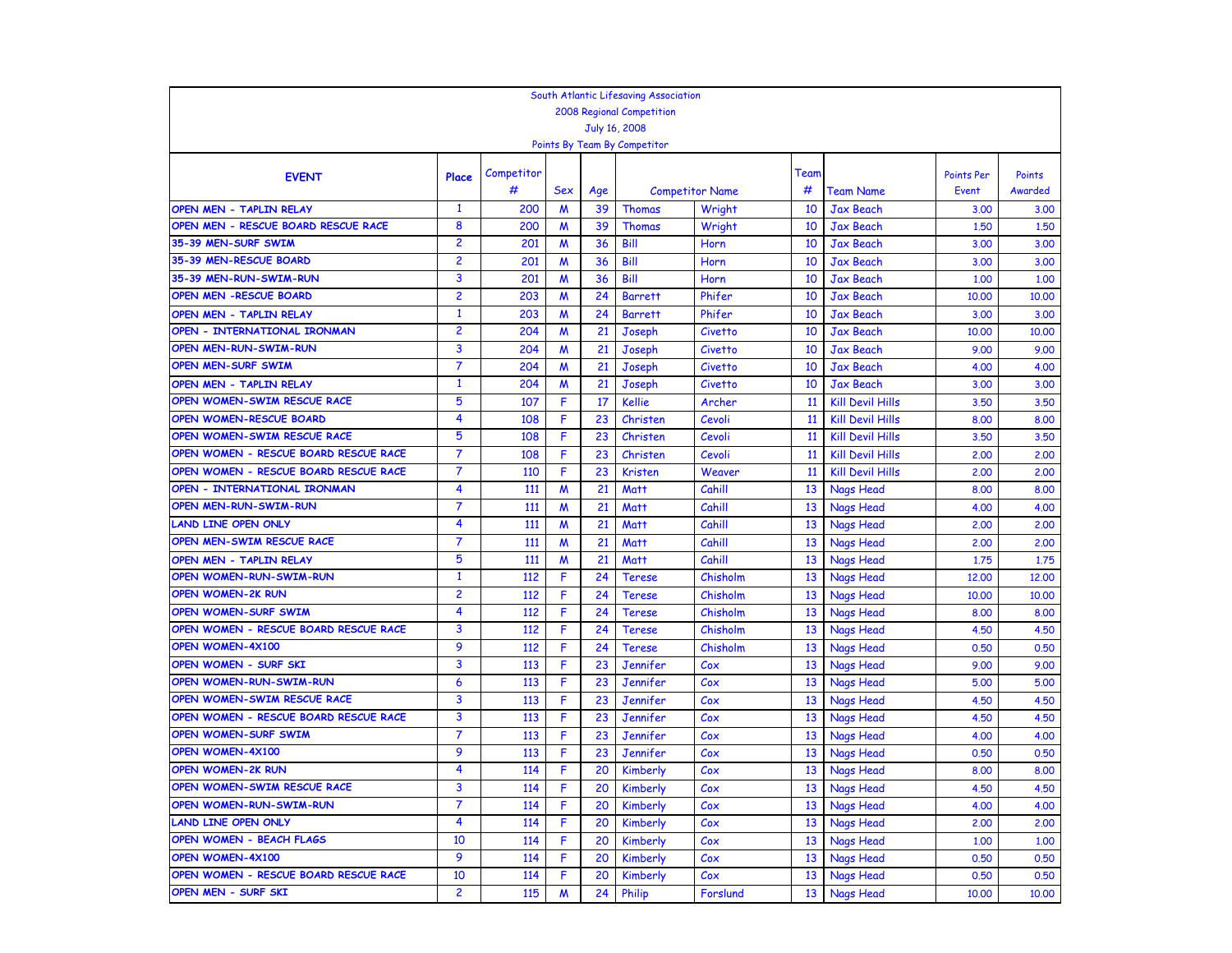|                                       |                |                 |                       |           | South Atlantic Lifesaving Association |                                    |      |                        |                     |                   |
|---------------------------------------|----------------|-----------------|-----------------------|-----------|---------------------------------------|------------------------------------|------|------------------------|---------------------|-------------------|
|                                       |                |                 |                       |           | <b>2008 Regional Competition</b>      |                                    |      |                        |                     |                   |
|                                       |                |                 |                       |           | July 16, 2008                         |                                    |      |                        |                     |                   |
|                                       |                |                 |                       |           | Points By Team By Competitor          |                                    |      |                        |                     |                   |
|                                       |                |                 |                       |           |                                       |                                    | Team |                        |                     |                   |
| <b>EVENT</b>                          | Place          | Competitor<br># | Sex                   |           |                                       |                                    | #    |                        | Points Per<br>Event | Points<br>Awarded |
| <b>LAND LINE OPEN ONLY</b>            | 4              | 115             | M                     | Age<br>24 | Philip                                | <b>Competitor Name</b><br>Forslund | 13   | Team Name              |                     |                   |
| OPEN MEN-SWIM RESCUE RACE             | $\overline{7}$ | 115             | M                     | 24        | Philip                                | Forslund                           | 13   | Nags Head<br>Nags Head | 2,00<br>2,00        | 2.00<br>2.00      |
| OPEN MEN - TAPLIN RELAY               | 5              | 115             | $\boldsymbol{M}$      | 24        | Philip                                | Forslund                           | 13   | <b>Nags Head</b>       | 1,75                | 1,75              |
| 50-54 MEN - RESCUE BOARD              | $\mathbf{1}$   | <b>116</b>      | M                     | 50        | John                                  | <b>Kenny</b>                       | 13   | <b>Nags Head</b>       | 5.00                | 5.00              |
| 50-54 MEN - RUN-SWIM-RUN              | $\mathbf{1}$   | 116             | $\boldsymbol{M}$      | 50        | John                                  | <b>Kenny</b>                       | 13   | <b>Nags Head</b>       | 5.00                | 5.00              |
| 50-54 MEN-SURF SKI                    | $\mathbf{1}$   | 116             | M                     | 50        | John                                  | <b>Kenny</b>                       | 13   | <b>Nags Head</b>       | 5.00                | 5.00              |
| 50-54 - INTERNATIONAL IRONMAN         | $\mathbf{1}$   | 116             | M                     | 50        | John                                  | <b>Kenny</b>                       | 13   | <b>Nags Head</b>       | 5.00                | 5.00              |
| 50-54 MEN - BEACH FLAGS               | $\mathbf{1}$   | 116             | M                     | 50        | John                                  | Kenny                              | 13   | <b>Nags Head</b>       | 5.00                | 5.00              |
| 50-54 MEN-2K RUN                      | $\overline{c}$ | 116             | M                     | 50        | John                                  | <b>Kenny</b>                       | 13   | <b>Nags Head</b>       | 3.00                | 3.00              |
| 50-54 MEN - SURF SWIM                 | $\overline{2}$ | 116             |                       | 50        | John                                  |                                    | 13   |                        |                     |                   |
| <b>OPEN MEN-2K RUN</b>                | 5              | 117             | M<br>$\boldsymbol{M}$ | 30        | Chad                                  | <b>Kenny</b>                       | 13   | Nags Head<br>Nags Head | 3.00<br>7.00        | 3.00<br>7.00      |
| 30-34 MEN- 2K RUN                     | $\overline{c}$ | 117             | $\boldsymbol{M}$      | 30        | Chad                                  | Motz<br>Motz                       | 13   | Nags Head              | 3.00                | 3.00              |
| 30-34 MEN-RESCUE BOARD                | $\overline{c}$ | 117             | M                     | 30        | Chad                                  | Motz                               | 13   | Nags Head              | 3,00                | 3.00              |
| OPEN MEN - TAPLIN RELAY               | 5              | 117             | M                     | 30        | Chad                                  | Motz                               | 13   | Nags Head              | 1.75                | 1,75              |
| 30-34 MEN - BEACH FLAGS               | 3              | 117             | M                     | 30        | Chad                                  | Motz                               | 13   | <b>Nags Head</b>       | 1.00                | 1,00              |
| OPEN MEN - RESCUE BOARD RESCUE RACE   | 10             | 117             | M                     | 30        | Chad                                  | Motz                               | 13   | <b>Nags Head</b>       | 0.50                | 0.50              |
| <b>OPEN MEN-SURF SWIM</b>             | 6              | 118             | M                     | 24        | Patrick                               | <b>Scott</b>                       | 13   | Nags Head              | 5.00                | 5.00              |
| <b>OPEN MEN - TAPLIN RELAY</b>        | 5              | 118             | M                     | 24        | Patrick                               | <b>Scott</b>                       | 13   | <b>Nags Head</b>       |                     | 1.75              |
| OPEN MEN - RESCUE BOARD RESCUE RACE   | 10             | 118             | $\boldsymbol{M}$      | 24        | Patrick                               | <b>Scott</b>                       | 13   | Nags Head              | 1,75<br>0.50        | 0.50              |
| <b>LAND LINE OPEN ONLY</b>            | 4              | 119             | $\boldsymbol{M}$      | 23        | <b>Matt</b>                           | <b>Tonitis</b>                     | 13   | <b>Nags Head</b>       | 2,00                | 2,00              |
| OPEN - INTERNATIONAL IRONWOMAN        | $\mathbf{1}$   | 120             | F                     | 24        | Sasha                                 | Zevenhuizen                        | 13   | Nags Head              | 12,00               | 12,00             |
| <b>OPEN WOMEN-4X100</b>               | 9              | 120             | F                     | 24        | Sasha                                 | Zevenhuizen                        | 13   | <b>Nags Head</b>       | 0.50                | 0.50              |
| OPEN WOMEN - RESCUE BOARD RESCUE RACE | 10             | 120             | F                     | 24        | Sasha                                 | Zevenhuizen                        | 13   | Nags Head              | 0.50                | 0.50              |
| 45-49 MEN - RESCUE BOARD              | $\overline{c}$ | 152             | M                     | 46        | Roger                                 | Wilson                             | 14   | <b>Nassau County</b>   | 3.00                | 3.00              |
| 45-49 MEN - 2K RUN                    | 3              | 152             | M                     | 46        | Roger                                 | Wilson                             | 14   | Nassau County          | 1.00                | 1,00              |
| 45-49 MEN - SURF SWIM                 | 3              | 152             | M                     | 46        | Roger                                 | Wilson                             | 14   | <b>Nassau County</b>   | 1.00                | 1.00              |
| 45-49 MEN - RUN-SWIM-RUN              | 3              | 152             | M                     | 46        | Roger                                 | Wilson                             | 14   | <b>Nassau County</b>   | 1.00                | 1.00              |
| 45-49 MEN - BEACH FLAGS               | $\mathbf{1}$   | 153             | M                     |           | Jake                                  | Reece                              | 14   | <b>Nassau County</b>   | 5.00                | 5.00              |
| OPEN MEN - RESCUE BOARD RESCUE RACE   | 3              | 153             | M                     |           | Jake                                  | Reece                              | 14   | Nassau County          | 4.50                | 4.50              |
| 35-39 WOMEN-SURF SWIM                 | $\mathbf{1}$   | 155             | F                     | 38        | Angela                                | Ray                                | 14   | Nassau County          | 5.00                | 5.00              |
| 35-39 WOMEN-RESCUE BOARD              | $\mathbf{1}$   | 155             | F                     | 38        | Angela                                | Ray                                | 14   | <b>Nassau County</b>   | 5.00                | 5.00              |
| 35-39 WOMEN-RUN-SWIM-RUN              | $\mathbf{1}$   | 155             | F                     | 38        | Angela                                | Ray                                | 14   | <b>Nassau County</b>   | 5.00                | 5.00              |
| 35-39 WOMEN - BEACH FLAGS             | $\mathbf{1}$   | 155             | F                     | 38        | Angela                                | Ray                                | 14   | Nassau County          | 5.00                | 5.00              |
| LAND LINE OPEN ONLY                   | 9              | <b>156</b>      | M                     | 35        | <b>Philip</b>                         | Kinard                             | 14   | Nassau County          | 0.50                | 0.50              |
| OPEN WOMEN-SURF SWIM                  | 5              | 121             | F                     | 20        | Marty                                 | Antony                             | 17   | Virginia Beach         | 7.00                | 7.00              |
| OPEN WOMEN - RESCUE BOARD RESCUE RACE | $\overline{c}$ | 121             | F                     | 20        | Marty                                 | Antony                             | 17   | Virginia Beach         | 5.00                | 5.00              |
| OPEN WOMEN-RUN-SWIM-RUN               | 10             | 121             | F                     | 20        | Marty                                 | Antony                             | 17   | Virginia Beach         | 1.00                | 1.00              |
| <b>OPEN WOMEN-4X100</b>               | 10             | 121             | F                     | 20        | Marty                                 | Antony                             | 17   | Virginia Beach         | 0.25                | 0.25              |
| OPEN WOMEN - RESCUE BOARD RESCUE RACE | $\overline{c}$ | 122             | F                     | 19        | April                                 | <b>Barrientos</b>                  | 17   | Virginia Beach         | 5.00                | 5.00              |
| OPEN WOMEN-SWIM RESCUE RACE           | 4              | 122             | F                     | 19        | April                                 | <b>Barrientos</b>                  | 17   | Virginia Beach         | 4.00                | 4.00              |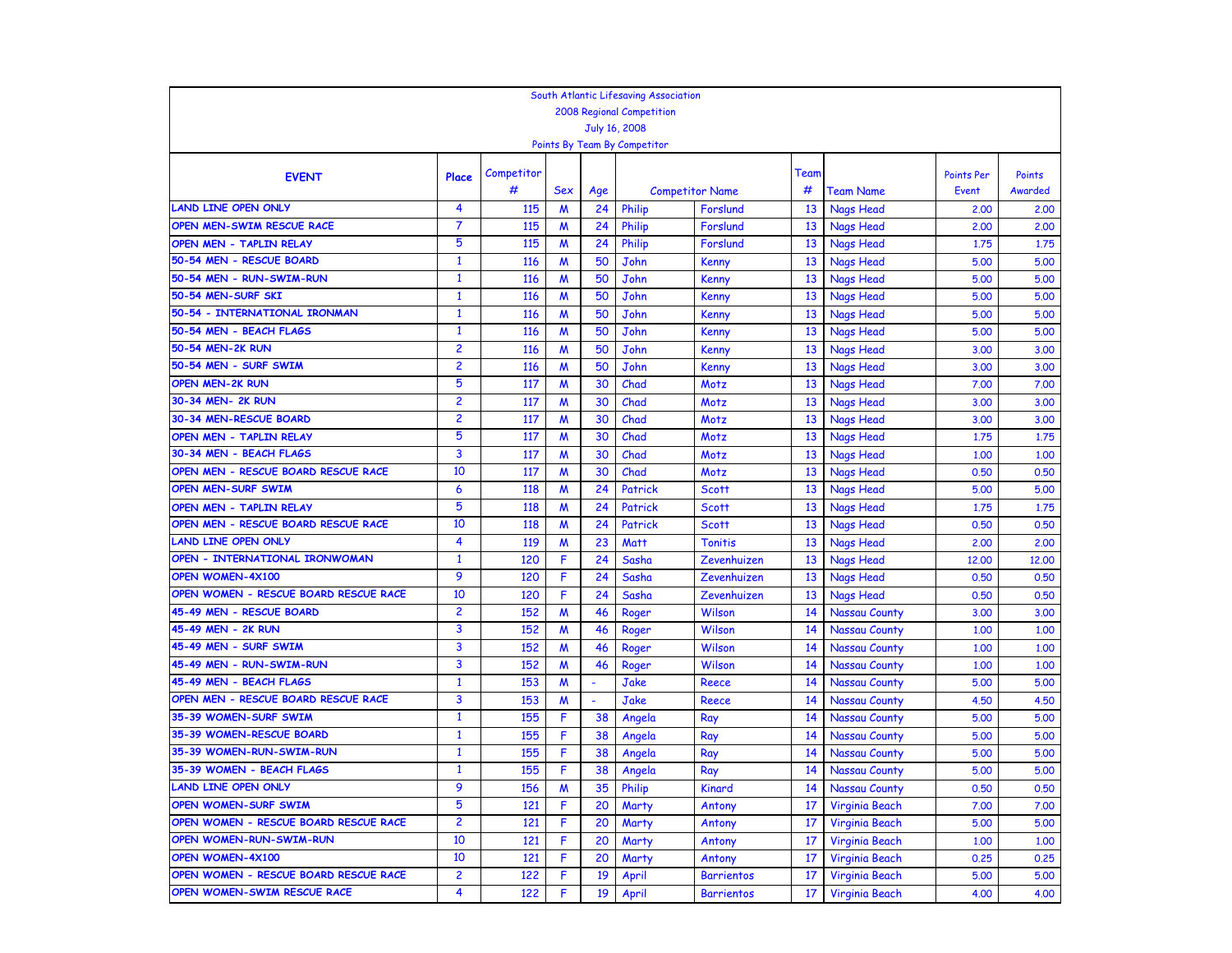|                                                  |                                |                 |                  |          | South Atlantic Lifesaving Association |                        |      |                       |              |         |
|--------------------------------------------------|--------------------------------|-----------------|------------------|----------|---------------------------------------|------------------------|------|-----------------------|--------------|---------|
|                                                  |                                |                 |                  |          | 2008 Regional Competition             |                        |      |                       |              |         |
|                                                  |                                |                 |                  |          | July 16, 2008                         |                        |      |                       |              |         |
|                                                  |                                |                 |                  |          | Points By Team By Competitor          |                        |      |                       |              |         |
|                                                  |                                |                 |                  |          |                                       |                        |      |                       |              |         |
| <b>EVENT</b>                                     | Place                          | Competitor<br># |                  |          |                                       |                        | Team |                       | Points Per   | Points  |
|                                                  | $\overline{7}$                 |                 | <b>Sex</b>       | Age      |                                       | <b>Competitor Name</b> | #    | Team Name             | <b>Event</b> | Awarded |
| <b>LAND LINE OPEN ONLY</b><br>45-49 MEN - 2K RUN |                                | 122             | F                | 19       | April                                 | <b>Barrientos</b>      | 17   | Virginia Beach        | 1.00         | 1.00    |
| 45-49 MEN - RESCUE BOARD                         | $\mathbf{1}$                   | 123             | $\boldsymbol{M}$ | 46       | <b>David</b>                          | <b>Bostic</b>          | 17   | Virginia Beach        | 5.00         | 5.00    |
| 45-49 MEN - RUN-SWIM-RUN                         | $\mathbf{1}$                   | 123             | $\boldsymbol{M}$ | 46       | <b>David</b>                          | <b>Bostic</b>          | 17   | Virginia Beach        | 5.00         | 5.00    |
| 45-49 MEN - SURF SWIM                            | $\mathbf{1}$<br>$\overline{c}$ | 123             | $\boldsymbol{M}$ | 46<br>46 | <b>David</b>                          | <b>Bostic</b>          | 17   | Virginia Beach        | 5.00         | 5.00    |
|                                                  |                                | 123             | $\boldsymbol{M}$ |          | <b>David</b>                          | <b>Bostic</b>          | 17   | Virginia Beach        | 3,00         | 3.00    |
| 45-49 MEN - BEACH FLAGS                          | $\overline{c}$                 | 123             | $\boldsymbol{M}$ | 46       | <b>David</b>                          | <b>Bostic</b>          | 17   | <b>Virginia Beach</b> | 3.00         | 3.00    |
| OPEN MEN - RESCUE BOARD RESCUE RACE              | 5                              | 124             | $\boldsymbol{M}$ | 18       | Michael                               | Culp                   | 17   | <b>Virginia Beach</b> | 3,50         | 3.50    |
| OPEN MEN-RUN-SWIM-RUN                            | 9                              | 124             | M                | 18       | Michael                               | Culp                   | 17   | Virginia Beach        | 2,00         | 2.00    |
| <b>LAND LINE OPEN ONLY</b>                       | $\overline{7}$                 | 124             | M                | 18       | Michael                               | Culp                   | 17   | Virginia Beach        | 1.00         | 1,00    |
| OPEN MEN-SURF SWIM                               | 10                             | 124             | M                | 18       | Michael                               | Culp                   | 17   | Virginia Beach        | 1.00         | 1.00    |
| OPEN MEN - SURF SKI                              | 5                              | 125             | $\boldsymbol{M}$ | 28       | Adam                                  | <b>Dierstein</b>       | 17   | Virginia Beach        | 7.00         | 7.00    |
| OPEN MEN-SWIM RESCUE RACE                        | $\overline{c}$                 | 125             | M                | 28       | Adam                                  | <b>Dierstein</b>       | 17   | Virginia Beach        | 5.00         | 5.00    |
| OPEN - INTERNATIONAL IRONMAN                     | 6                              | 125             | $\boldsymbol{M}$ | 28       | Adam                                  | <b>Dierstein</b>       | 17   | Virginia Beach        | 5.00         | 5.00    |
| OPEN MEN - TAPLIN RELAY                          | 3                              | 125             | M                | 28       | Adam                                  | <b>Dierstein</b>       | 17   | Virginia Beach        | 2,25         | 2,25    |
| <b>LAND LINE OPEN ONLY</b>                       | 7                              | 125             | M                | 28       | Adam                                  | <b>Dierstein</b>       | 17   | <b>Virginia Beach</b> | 1.00         | 1,00    |
| OPEN MEN - RESCUE BOARD RESCUE RACE              | $\mathbf{1}$                   | 126             | M                | 33       | <b>David</b>                          | <b>Dierstein</b>       | 17   | Virginia Beach        | 6.00         | 6.00    |
| 30-34 MEN- 2K RUN                                | $\mathbf{1}$                   | 126             | M                | 33       | <b>David</b>                          | <b>Dierstein</b>       | 17   | <b>Virginia Beach</b> | 5.00         | 5.00    |
| 30-34 MEN-RESCUE BOARD                           | $\mathbf{1}$                   | 126             | M                | 33       | <b>David</b>                          | <b>Dierstein</b>       | 17   | Virginia Beach        | 5.00         | 5.00    |
| OPEN MEN-SWIM RESCUE RACE                        | $\overline{c}$                 | 126             | $\boldsymbol{M}$ | 33       | <b>David</b>                          | <b>Dierstein</b>       | 17   | <b>Virginia Beach</b> | 5.00         | 5.00    |
| 30-34 MEN-SURF SKI                               | $\mathbf{1}$                   | 126             | $\boldsymbol{M}$ | 33       | <b>David</b>                          | <b>Dierstein</b>       | 17   | Virginia Beach        | 5.00         | 5.00    |
| 30-34 - INTERANTIONAL IRONMAN                    | $\mathbf{1}$                   | 126             | $\boldsymbol{M}$ | 33       | <b>David</b>                          | <b>Dierstein</b>       | 17   | Virginia Beach        | 5.00         | 5.00    |
| 30-34 MEN-RUN-SWIM-RUN                           | $\overline{c}$                 | 126             | $\boldsymbol{M}$ | 33       | <b>David</b>                          | <b>Dierstein</b>       | 17   | Virginia Beach        | 3.00         | 3.00    |
| OPEN MEN - TAPLIN RELAY                          | 3                              | 126             | $\boldsymbol{M}$ | 33       | <b>David</b>                          | <b>Dierstein</b>       | 17   | <b>Virginia Beach</b> | 2,25         | 2.25    |
| <b>LAND LINE OPEN ONLY</b>                       | 7                              | 126             | M                | 33       | <b>David</b>                          | <b>Dierstein</b>       | 17   | <b>Virginia Beach</b> | 1.00         | 1,00    |
| OPEN MEN-4X100                                   | $\overline{7}$                 | 126             | M                | 33       | <b>David</b>                          | <b>Dierstein</b>       | 17   | Virginia Beach        | 1.00         | 1.00    |
| 55-59 MEN - 2K RUN                               | $\mathbf{1}$                   | 127             | $\boldsymbol{M}$ | 59       | Jim                                   | <b>Dierstein</b>       | 17   | Virginia Beach        | 5.00         | 5.00    |
| 55-59 MEN - SURF SWIM                            | $\mathbf{1}$                   | 127             | $\boldsymbol{M}$ | 59       | Jim                                   | <b>Dierstein</b>       | 17   | Virginia Beach        | 5.00         | 5.00    |
| 55-59 MEN - RESCUE BOARD                         | $\mathbf{1}$                   | 127             | $\boldsymbol{M}$ | 59       | Jim                                   | <b>Dierstein</b>       | 17   | Virginia Beach        | 5.00         | 5.00    |
| 55-59 MEN - RUN-SWIM-RUN                         | $\mathbf{1}$                   | 127             | M                | 59       | Jim                                   | <b>Dierstein</b>       | 17   | Virginia Beach        | 5.00         | 5.00    |
| 55-59 MEN - BEACH FLAGS                          | $\mathbf{1}$                   | 127             | $\boldsymbol{M}$ | 59       | Jim                                   | <b>Dierstein</b>       | 17   | Virginia Beach        | 5.00         | 5.00    |
| OPEN MEN-SWIM RESCUE RACE                        | $\mathbf{1}$                   | 128             | M                | 25       | Stephen                               | <b>Dierstein</b>       | 17   | Virginia Beach        | 6.00         | 6.00    |
| <b>LAND LINE OPEN ONLY</b>                       | $\overline{c}$                 | 128             | W                | 25       | Stephen                               | <b>Dierstein</b>       | 17   | <b>Virginia Beach</b> | 2.50         | 2,50    |
| <b>OPEN WOMEN-2K RUN</b>                         | $\mathbf{1}$                   | 129             | F                | 21       | Ginna                                 | Ellis                  | 17   | Virginia Beach        | 12,00        | 12,00   |
| LAND LINE OPEN ONLY                              | 2                              | 129             |                  | 21       | Ginna                                 | <b>Ellis</b>           | 17   | Virginia Beach        | 2,50         | 2,50    |
| OPEN WOMEN-4X100                                 | 10                             | 129             | F                | 21       | Ginna                                 | <b>Ellis</b>           | 17   | Virginia Beach        | 0.25         | 0.25    |
| OPEN MEN-4X100                                   | 7                              | 130             | M                | 22       | <b>Brandon</b>                        | Emery                  | 17   | Virginia Beach        | 1.00         | 1,00    |
| <b>LAND LINE OPEN ONLY</b>                       | 8                              | 130             | M                | 22       | <b>Brandon</b>                        | Emery                  | 17   | Virginia Beach        | 0.75         | 0.75    |
| OPEN MEN-SURF SWIM                               | $\mathbf{1}$                   | 132             | M                | 28       | Patrick                               | Frisk                  | 17   | Virginia Beach        | 12,00        | 12,00   |
| OPEN MEN-RUN-SWIM-RUN                            | 4                              | 132             | M                | 28       | Patrick                               | Frisk                  | 17   | Virginia Beach        | 8.00         | 8.00    |
| OPEN MEN - RESCUE BOARD RESCUE RACE              | $\mathbf{1}$                   | 132             | M                | 28       | Patrick                               | Frisk                  | 17   | Virginia Beach        | 6.00         | 6.00    |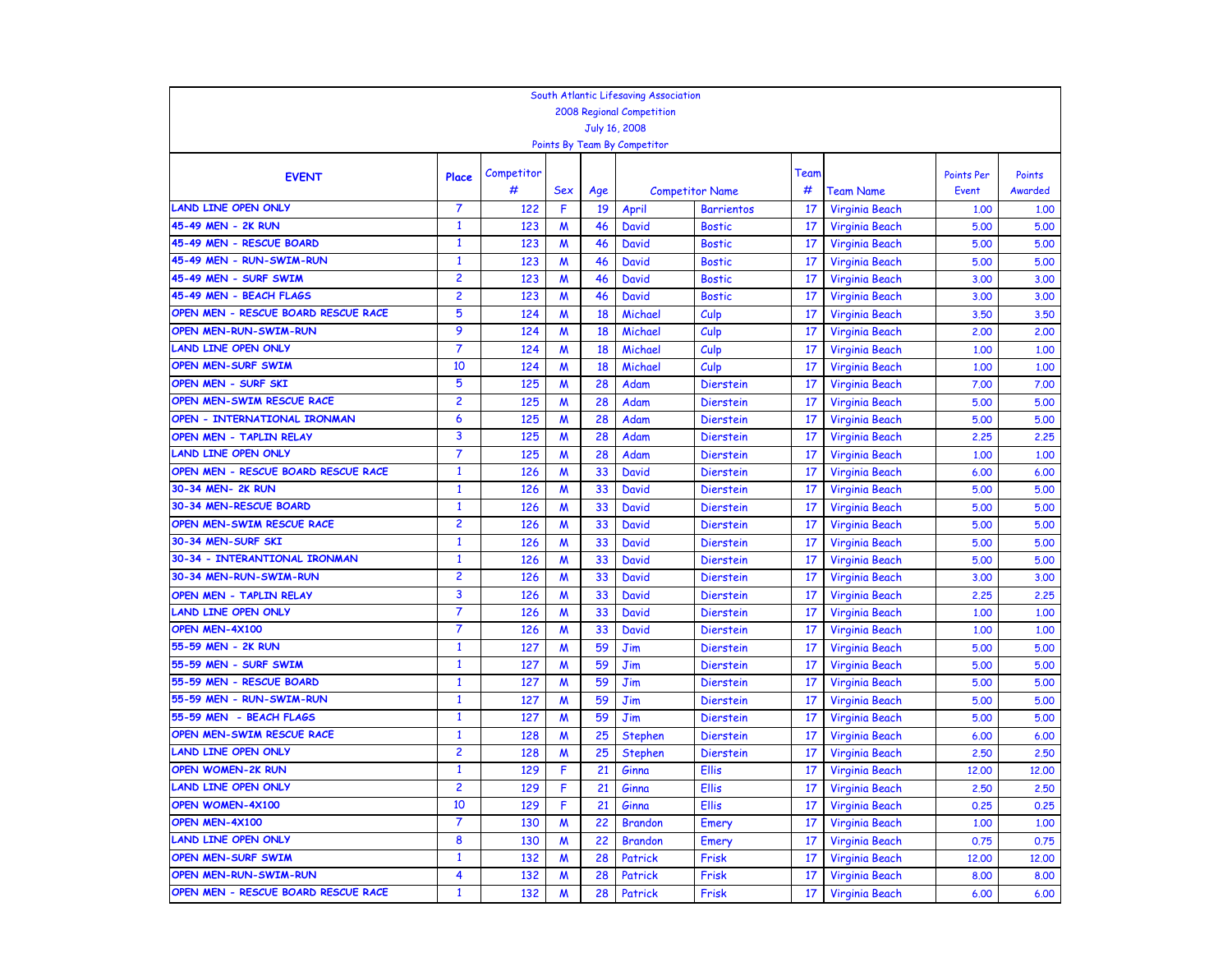|                                                   |                |                 |                       |              | South Atlantic Lifesaving Association |                        |          |                           |                            |                   |
|---------------------------------------------------|----------------|-----------------|-----------------------|--------------|---------------------------------------|------------------------|----------|---------------------------|----------------------------|-------------------|
|                                                   |                |                 |                       |              | <b>2008 Regional Competition</b>      |                        |          |                           |                            |                   |
|                                                   |                |                 |                       |              | July 16, 2008                         |                        |          |                           |                            |                   |
|                                                   |                |                 |                       |              | Points By Team By Competitor          |                        |          |                           |                            |                   |
|                                                   |                |                 |                       |              |                                       |                        | Team     |                           |                            |                   |
| <b>EVENT</b>                                      | Place          | Competitor<br># | Sex                   |              |                                       |                        | #        |                           | <b>Points Per</b><br>Event | Points<br>Awarded |
| AND LINE OPEN ONLY                                | $\overline{c}$ |                 |                       | Age          |                                       | <b>Competitor Name</b> | 17       | Team Name                 |                            |                   |
|                                                   | 3              | 132             | M                     | 28<br>28     | Patrick                               | Frisk                  | 17       | Virginia Beach            | 2,50                       | 2,50              |
| OPEN MEN - TAPLIN RELAY<br>35-39 MEN-RUN-SWIM-RUN | $\mathbf{1}$   | 132<br>133      | W                     | 37           | Patrick<br>Tom                        | Frisk<br>Gill          | 17       | Virginia Beach            | 2,25<br>5.00               | 2.25<br>5.00      |
| 35-39 MEN-SURF SWIM                               | 3              | 133             | W                     | 37           | Tom                                   | Gill                   | 17       | Virginia Beach            |                            | 1.00              |
| AND LINE OPEN ONLY                                | 8              | 133             | W<br>$\boldsymbol{M}$ | 37           | Tom                                   | Gill                   | 17       | Virginia Beach            | 1,00<br>0.75               |                   |
| OPEN MEN-4X100                                    | 7              | 134             |                       | 20           | Patrick                               | <b>Kearns</b>          | 17       | Virginia Beach            |                            | 0.75              |
| LAND LINE OPEN ONLY                               | 8              | 134             | M<br>M                | 20           | Patrick                               |                        | 17       | Virginia Beach            | 1,00<br>0.75               | 1.00<br>0.75      |
| OPEN WOMEN-SURF SWIM                              | 8              | 135             | F                     | 18           | Alix                                  | Kearns                 |          | Virginia Beach            |                            |                   |
| OPEN WOMEN-SWIM RESCUE RACE                       | 6              | 135             | F                     | 18           | Alix                                  | Kloster                | 17<br>17 | <b>Virginia Beach</b>     | 3.00                       | 3.00              |
| OPEN WOMEN-RUN-SWIM-RUN                           | 9              |                 |                       |              |                                       | Kloster                |          | Virginia Beach            | 2,50                       | 2,50              |
| OPEN WOMEN-4X100                                  | 10             | 135             | F                     | 18<br>18     | Alix                                  | Kloster                | 17       | Virginia Beach            | 2,00                       | 2.00              |
| OPEN WOMEN - RESCUE BOARD RESCUE RACE             | 4              | 135             | F<br>F                |              | Alix                                  | Kloster                | 17       | Virginia Beach            | 0.25                       | 0.25              |
| OPEN WOMEN-RESCUE BOARD                           | 8              | 136             |                       | $\mathbf{1}$ | <b>Robin</b>                          | Lang                   | 17       | Virginia Beach            | 4.00                       | 4.00              |
|                                                   |                | 136             | F                     | $\mathbf{1}$ | <b>Robin</b>                          | Lang                   | 17       | Virginia Beach            | 3,00                       | 3.00              |
| OPEN WOMEN-SWIM RESCUE RACE                       | 6              | 136             | F                     | $\mathbf{1}$ | <b>Robin</b>                          | Lang                   | 17       | Virginia Beach            | 2,50                       | 2,50              |
| OPEN WOMEN-4X100                                  | 10             | 136             | F                     | $\mathbf{1}$ | <b>Robin</b>                          | Lang                   | 17       | Virginia Beach            | 0.25                       | 0.25              |
| OPEN WOMEN-SURF SWIM<br>OPEN MEN-SWIM RESCUE RACE | 10             | 137             | F                     | 18           | <b>Mary Margare</b>                   | Mihalko                | 17       | Virginia Beach            | 1.00                       | 1,00              |
|                                                   | $\mathbf{1}$   | 139             | M                     | 24           | Sean                                  | Millard                | 17       | Virginia Beach            | 6.00                       | 6.00              |
| OPEN MEN - RESCUE BOARD RESCUE RACE               | 5              | 139             | M                     | 24           | Sean                                  | Millard                | 17       | Virginia Beach            | 3.50                       | 3.50              |
| <b>LAND LINE OPEN ONLY</b>                        | $\overline{c}$ | 139             | $\boldsymbol{M}$      | 24           | Sean                                  | Millard                | 17       | Virginia Beach            | 2,50                       | 2,50              |
| OPEN MEN - TAPLIN RELAY                           | 3              | 139             | W                     | 24           | Sean                                  | Millard                | 17       | Virginia Beach            | 2,25                       | 2.25              |
| OPEN MEN-4X100                                    | 7              | 139             | M                     | 24           | Sean                                  | Millard                | 17       | Virginia Beach            | 1,00                       | 1.00              |
| OPEN WOMEN-SURF SWIM                              | $\mathbf{1}$   | 140             | F                     | 19           | Martina                               | Moravcikova            | 17       | Virginia Beach            | 12,00                      | 12,00             |
| OPEN WOMEN-RUN-SWIM-RUN                           | 3              | 140             | F                     | 19           | Martina                               | Moravcikova            | 17       | <b>Virginia Beach</b>     | 9.00                       | 9.00              |
| OPEN WOMEN-SWIM RESCUE RACE                       | 4              | 140             | F                     | 19           | Martina                               | Moravcikova            | 17       | Virginia Beach            | 4.00                       | 4.00              |
| OPEN WOMEN - RESCUE BOARD RESCUE RACE             | 4              | 140             | F                     | 19           | Martina                               | Moravcikova            | 17       | Virginia Beach            | 4.00                       | 4.00              |
| <b>OPEN MEN-SURF SWIM</b>                         | 5              | 142             | $\boldsymbol{M}$      | 20           | <b>Scott</b>                          | Norton                 | 17       | Virginia Beach            | 7.00                       | 7.00              |
| OPEN MEN-RUN-SWIM-RUN                             | 5              | 142             | M                     | 20           | <b>Scott</b>                          | Norton                 | 17       | Virginia Beach            | 7.00                       | 7.00              |
| LAND LINE OPEN ONLY                               | 8              | 142             | W                     | 20           | Scott                                 | Norton                 | 17       | <b>Virginia Beach</b>     | 0.75                       | 0.75              |
| OPEN MEN-4X100                                    | 3              | 186             | M                     | 21           | Eric                                  | Sandquist              | 19       | <b>Wrightsville Beach</b> | 2,25                       | 2,25              |
| 30-34 WOMEN-2K RUN                                | $\mathbf{1}$   | 187             | F                     | 34           | Shelby                                | <b>Marriott</b>        | 19       | <b>Wrightsville Beach</b> | 5.00                       | 5.00              |
| 30-34 WOMEN-SURF SWIM<br>30-34 WOMEN-RESCUE BOARD | $\mathbf{1}$   | 187             | F                     | 34           | Shelby                                | <b>Marriott</b>        | 19       | <b>Wrightsville Beach</b> | 5.00                       | 5.00              |
|                                                   | $\mathbf{1}$   | 187             | F                     | 34           | Shelby                                | <b>Marriott</b>        | 19       | <b>Wrightsville Beach</b> | 5.00                       | 5.00              |
| 30-34 WOMEN-RUN-SWIM-RUN                          | $\mathbf{1}$   | 187             | F                     | 34           | Shelby                                | <b>Marriott</b>        | 19       | <b>Wrightsville Beach</b> | 5.00                       | 5.00              |
| 30-34 WOMEN - BEACH FLAGS                         | 1              | 187             | F                     | 34           | Shelby                                | <b>Marriott</b>        | 19       | Wrightsville Beach        | 5.00                       | 5.00              |
| OPEN WOMEN - RESCUE BOARD RESCUE RACE             | 8              | 187             | F                     | 34           | Shelby                                | Marriott               | 19       | <b>Wrightsville Beach</b> | 1,50                       | 1.50              |
| OPEN MEN-4X100<br>OPEN MEN-SWIM RESCUE RACE       | 3              | 188             | M                     | 22           | Kyle                                  | Costello               | 19       | <b>Wrightsville Beach</b> | 2,25                       | 2,25              |
|                                                   | 3              | 189             | M                     | 19           | Cory                                  | Crumpler               | 19       | <b>Wrightsville Beach</b> | 4.50                       | 4.50              |
| OPEN MEN - BEACH FLAGS                            | 8              | 189             | M                     | 19           | Cory                                  | Crumpler               | 19       | <b>Wrightsville Beach</b> | 3.00                       | 3.00              |
| OPEN MEN-4X100                                    | 3              | 189             | M                     | 19           | Cory                                  | Crumpler               | 19       | <b>Wrightsville Beach</b> | 2,25                       | 2.25              |
| OPEN MEN-SWIM RESCUE RACE                         | 3              | 190             | M                     | 23           | Eric                                  | <b>Templeton</b>       | 19       | <b>Wrightsville Beach</b> | 4.50                       | 4.50              |